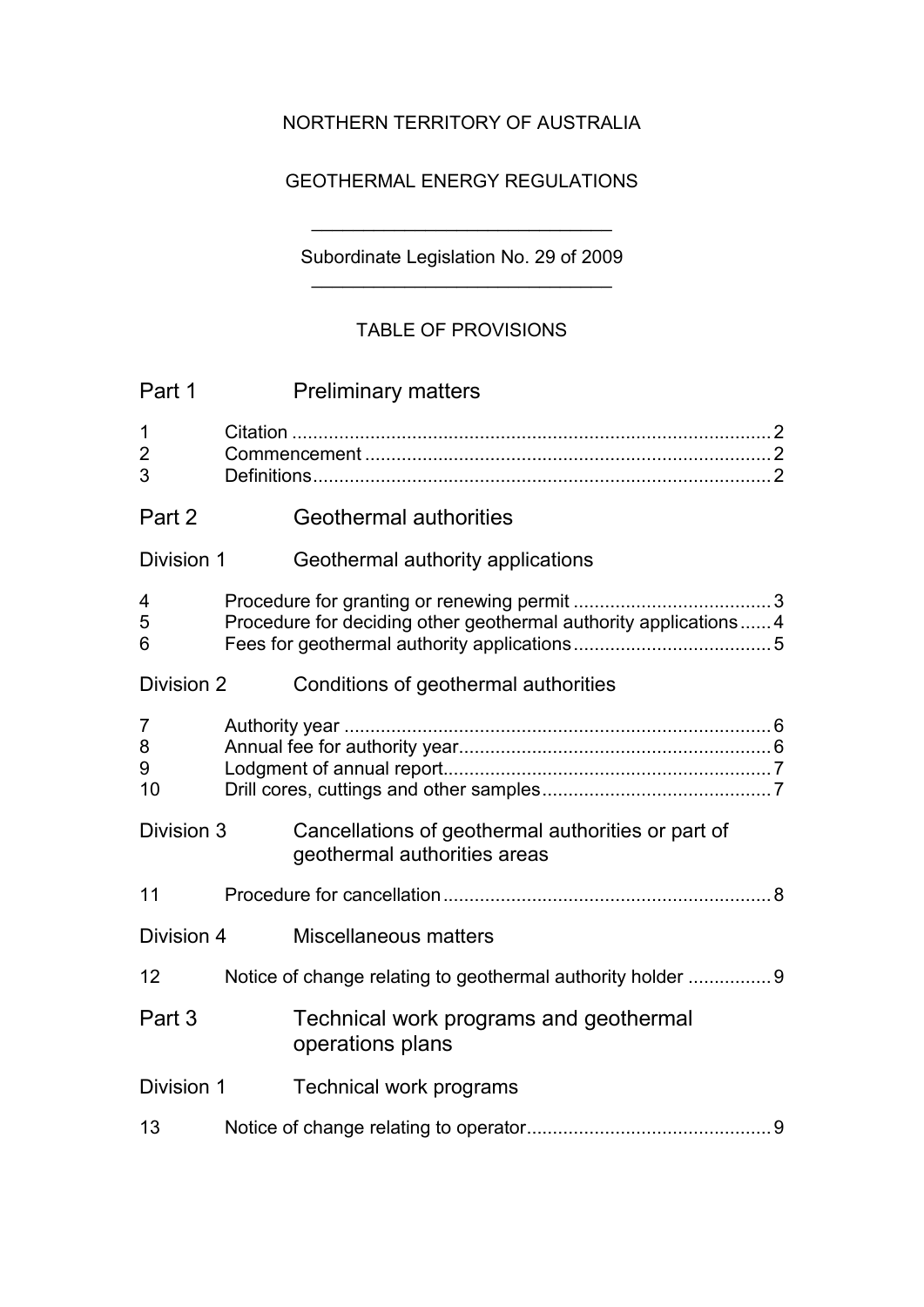| Division 2                             |  | Geothermal operations plans                                                                                                                                                                                      |  |
|----------------------------------------|--|------------------------------------------------------------------------------------------------------------------------------------------------------------------------------------------------------------------|--|
| 14<br>15<br>16                         |  | Information to be included in geothermal operations plan 10<br>Information required before expiry of permit or licence 10<br>Refusal to approve geothermal operations plan or variation  11                      |  |
| Part 4                                 |  | Geothermal Authorities Register                                                                                                                                                                                  |  |
| 17<br>18<br>19<br>20<br>21<br>22<br>23 |  | Information relating to application for grant of permit or lease 11<br>Information relating to transfer of geothermal authority interest 13<br>Form of application for registration of transfer or devolution 13 |  |
| Part 5                                 |  | Reviews and hearings                                                                                                                                                                                             |  |
| Division 1                             |  | <b>Tribunal</b>                                                                                                                                                                                                  |  |
| 24<br>25                               |  |                                                                                                                                                                                                                  |  |
| Division 2                             |  | Reviews of reviewable decisions                                                                                                                                                                                  |  |
| 26<br>27<br>28<br>29<br>30             |  | Recommendation of Tribunal and subsequent decision 15                                                                                                                                                            |  |
| Division 3                             |  | Hearings                                                                                                                                                                                                         |  |
| 31                                     |  |                                                                                                                                                                                                                  |  |
| Part 6                                 |  | Infringement offences and infringement<br>notices                                                                                                                                                                |  |
| 32<br>33<br>34<br>35<br>36<br>37       |  | Infringement offence and prescribed amount payable 16                                                                                                                                                            |  |
| Schedule 1                             |  | Fees for geothermal authority applications                                                                                                                                                                       |  |
| Schedule 2                             |  | <b>Annual fees</b>                                                                                                                                                                                               |  |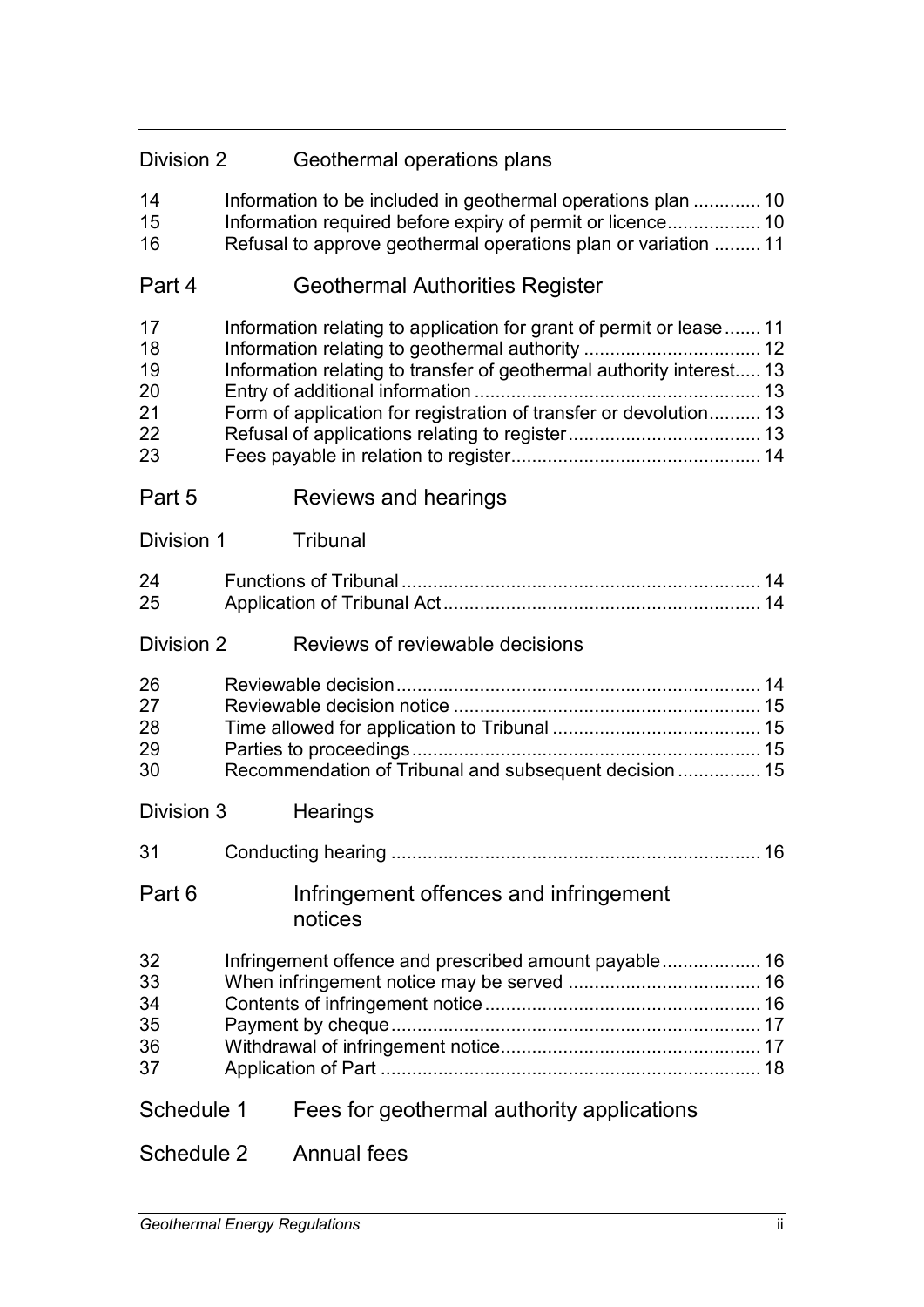| Schedule 3 | Fees for late lodgment of annual report         |
|------------|-------------------------------------------------|
| Schedule 4 | Fees in relation to register                    |
| Schedule 5 | Infringement offences and prescribed<br>amounts |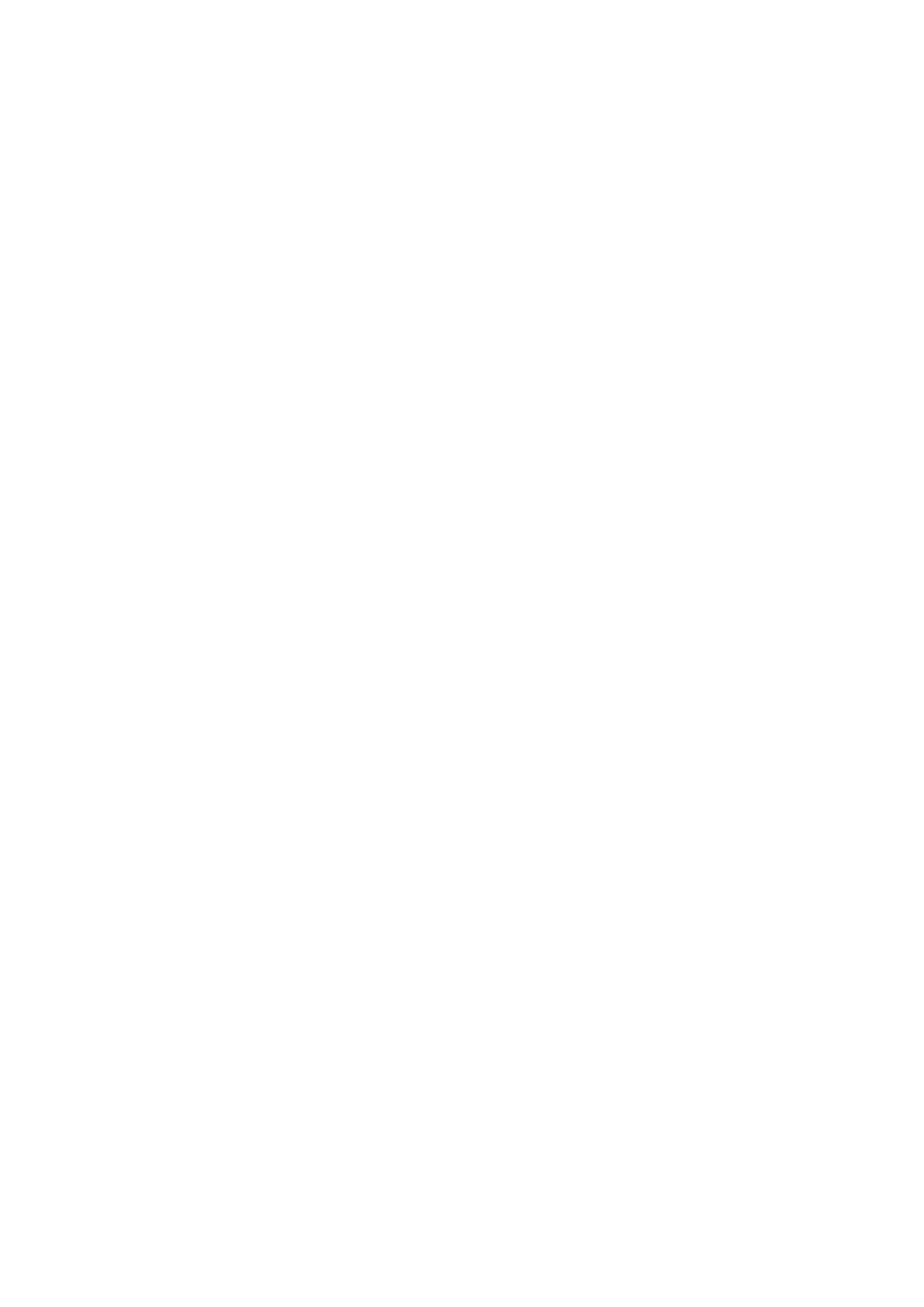

# **NORTHERN TERRITORY OF AUSTRALIA** \_\_\_\_\_\_\_\_\_\_\_\_\_\_\_\_\_\_\_\_\_\_\_\_\_\_\_\_\_

## Subordinate Legislation No. 29 of 2009\* \_\_\_\_\_\_\_\_\_\_\_\_\_\_\_\_\_\_\_\_\_\_\_\_\_\_\_\_\_

## *Geothermal Energy Regulations*

I, Thomas Ian Pauling, Administrator of the Northern Territory of Australia, acting with the advice of the Executive Council, make the following regulations under the *Geothermal Energy Act*.

Dated 26 August 2009

T. I. Pauling **Administrator** 

By His Honour's Command

D. P. Lawrie **Treasurer** acting for the Minister for Primary Industry, Fisheries and Resources

\* Notified in the *Northern Territory Government Gazette* on 2 September 2009.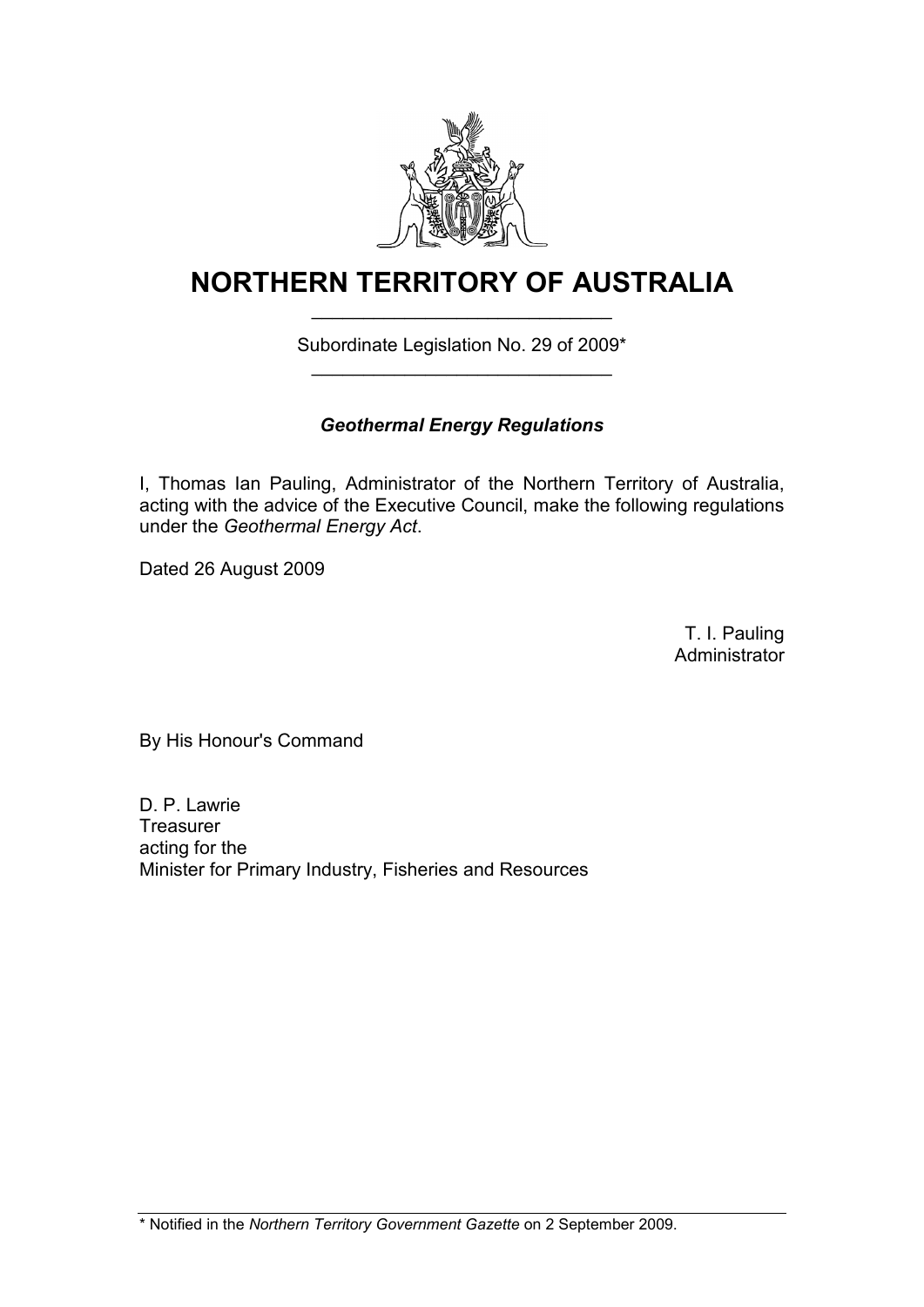## **Part 1 Preliminary matters**

#### **1 Citation**

These Regulations may be cited as the *Geothermal Energy Regulations*.

#### **2 Commencement**

These Regulations commence on the commencement of the *Geothermal Energy Act 2009*.

#### **3 Definitions**

In these Regulations:

*annual fee* means the fee prescribed by regulation 8.

*annual report* means a report mentioned in section 52(1) of the Act.

*authority year*, see regulation [7.](#page-9-0)

*expiry date* means the date on which a geothermal exploration permit or geothermal retention licence ceases to be in force because of the expiry of the period specified in it.

*extended time*, in relation to a time allowed for taking an action as specified in a notice given under Part 2 or 3 of these Regulations, means the time as extended under section 38(2) of the Act.

*infringement notice* means a notice mentioned in regulation [33.](#page-19-0)

*infringement offence*, see regulation [32\(](#page-19-1)1).

*prescribed lodgment day*, for an annual report, see regulation [9\(](#page-10-0)4).

*reviewable decision*, see regulation [26.](#page-17-0)

*reviewable decision notice*, see regulation [27.](#page-18-0)

*Tribunal* means the Lands, Planning and Mining Tribunal established by section 4 of the Tribunal Act.

*Tribunal Act* means the *Lands, Planning and Mining Tribunal Act*.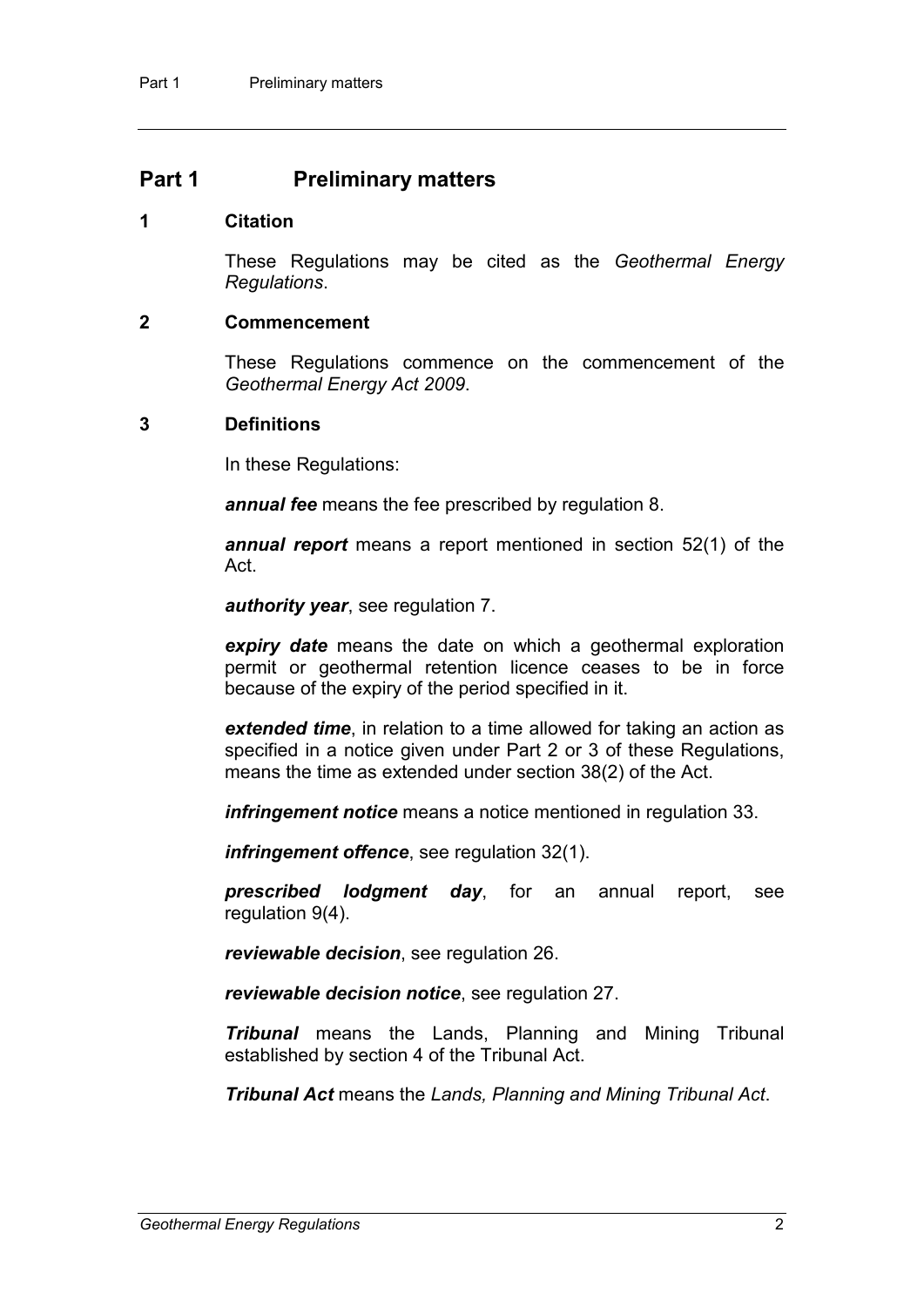## **Part 2 Geothermal authorities**

## **Division 1 Geothermal authority applications**

### **4 Procedure for granting or renewing permit**

- (1) This regulation applies if, after considering an application for the grant or renewal of a geothermal exploration permit, the Minister:
	- (a) decides, under section 17(2)(a) or (b) of the Act, to grant a permit over all or some of the blocks comprising the application area; or
	- (b) decides, under section 19(1)(a) or (b) of the Act, to renew the permit over all or some of the blocks comprising the application area.
- (2) The Minister must give the applicant a notice of the decision stating the following:
	- (a) the blocks for which the Minister intends to grant or renew the permit and, if applicable, the reason why the Minister does not intend to grant or renew the permit for all the blocks comprising the application area;
	- (b) the conditions the Minister intends to include in the permit;
	- (c) that the applicant may accept the decision by giving the Minister a written notice of acceptance within the time specified in the notice (*the specified time*), in which case the Minister will grant or renew the permit on receipt of the notice;
	- (d) that the applicant may, within the specified time, give the Minister a written notice requesting the Minister to vary the decision in 1 or both of the following ways:
		- (i) if the Minister intends to grant or renew the permit over some of the blocks comprising the application area – by varying the blocks that will comprise the permit area in the way specified in the request;
		- (ii) by varying the conditions in the way specified in the request;
	- (e) that if the applicant requests a variation under paragraph (d):
		- (i) the notice must give reasons for the request; and
		- (ii) the procedures under subregulation (4) will apply.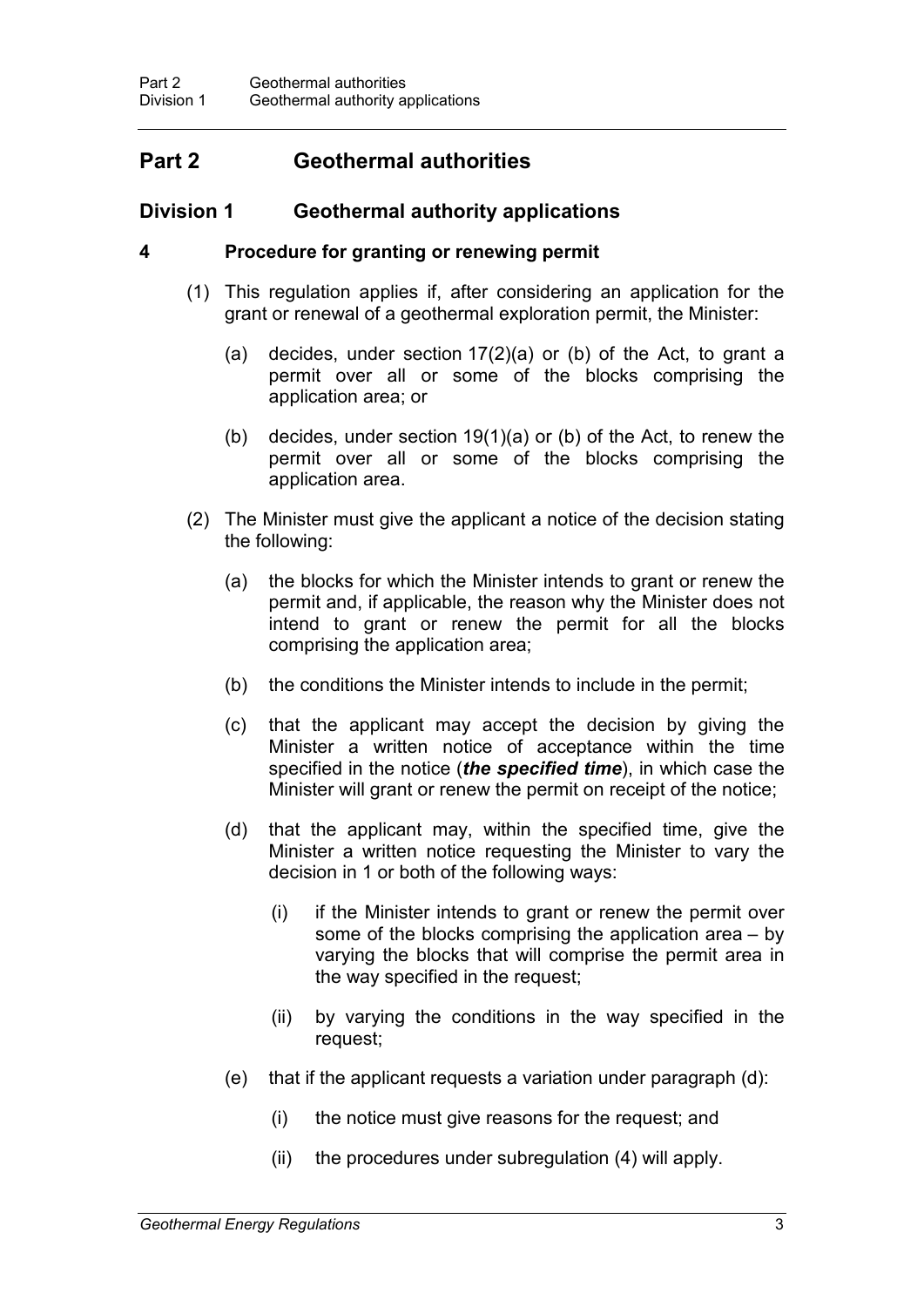- (3) The specified time must be at least 28 days after the date on which the applicant is given the notice.
- (4) If the applicant gives the Minister a notice under subregulation (2)(d) within the specified time or an extended time, the Minister must:
	- (a) vary the decision notified under subregulation (2) (*the original decision*) in the way requested by the applicant and grant or renew the permit in accordance with the variation; or
	- (b) vary the original decision in another way, grant or renew the permit in accordance with the variation, and give the applicant a reviewable decision notice relating to the variation; or
	- (c) refuse to vary the original decision, grant or renew the permit in accordance with the original decision, and give the applicant a reviewable decision notice relating to the refusal to vary the original decision.
- (5) If the applicant does not give the Minister a notice under subregulation (2)(c) or (d) within the specified time or an extended time, the Minister must:
	- (a) grant or renew the permit as notified in the original decision; and
	- (b) if the Minister has granted or renewed the permit over some of the blocks comprising the application area or included conditions in the permit – give the applicant a reviewable decision notice relating to the blocks or conditions (or both) stated in the original decision.

#### **5 Procedure for deciding other geothermal authority applications**

- (1) This regulation applies if the Minister:
	- (a) decides, under section  $17(2)(c)$  or  $19(1)(c)$  of the Act, to refuse to grant or renew a geothermal exploration permit; or
	- (b) decides, under section 23 or 26 of the Act, that he or she is not satisfied as mentioned in the section and refuses to grant or renew a geothermal retention licence; or
	- (c) decides, under section 32(2) of the Act, not to grant a geothermal production lease; or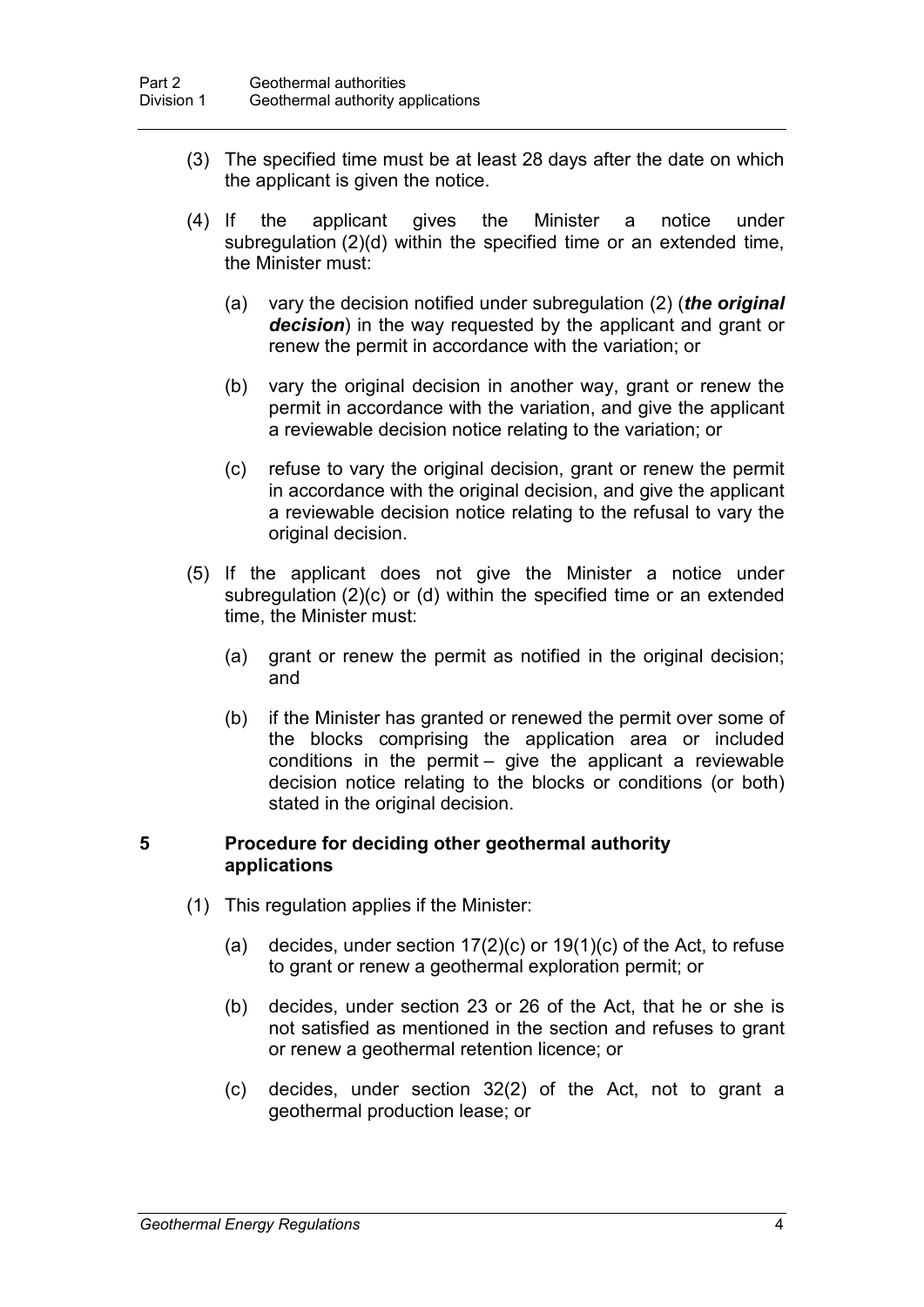- (d) decides, under section 54(4)(b) of the Act, to vary the conditions of a geothermal authority by taking a different action from the action requested by the applicant; or
- (e) decides, under section  $54(4)(c)$  of the Act, to refuse to vary the conditions of a geothermal authority; or
- (f) decides, under section 57(2) of the Act, to refuse to accept the surrender of a geothermal authority or part of a geothermal authority area.
- (2) The Minister must give the applicant a notice of the decision stating:
	- (a) the reasons for the decision; and
	- (b) that the applicant may, within the time specified in the notice (*the specified time*), give the Minister a written submission about matters the applicant wishes the Minister to reconsider.
- (3) The specified time must be at least 28 days after the date on which the applicant is given the notice.
- (4) If the applicant gives the Minister a submission within the specified time or an extended time, the Minister may:
	- (a) reverse or vary the decision (as applicable); or
	- (b) make the decision as notified and give the applicant a reviewable decision notice.
- (5) If the applicant does not give the Minister a submission within the specified time or an extended time, the Minister must make the decision as notified and give the applicant a reviewable decision notice.
- (6) In this regulation:

*applicant* means the person who applied for the grant, renewal, variation or surrender to which the Minister's decision relates.

#### <span id="page-8-0"></span>**6 Fees for geothermal authority applications**

- (1) The fee payable for a geothermal authority application specified in Schedule 1, column 1, is specified in column 2 opposite the application.
- (2) A fee paid for an application to which section 14(1) of the Act applies is refundable if the Minister decides under section 14(2) of the Act that the application does not have the greatest merit to be given consideration for the grant of a permit.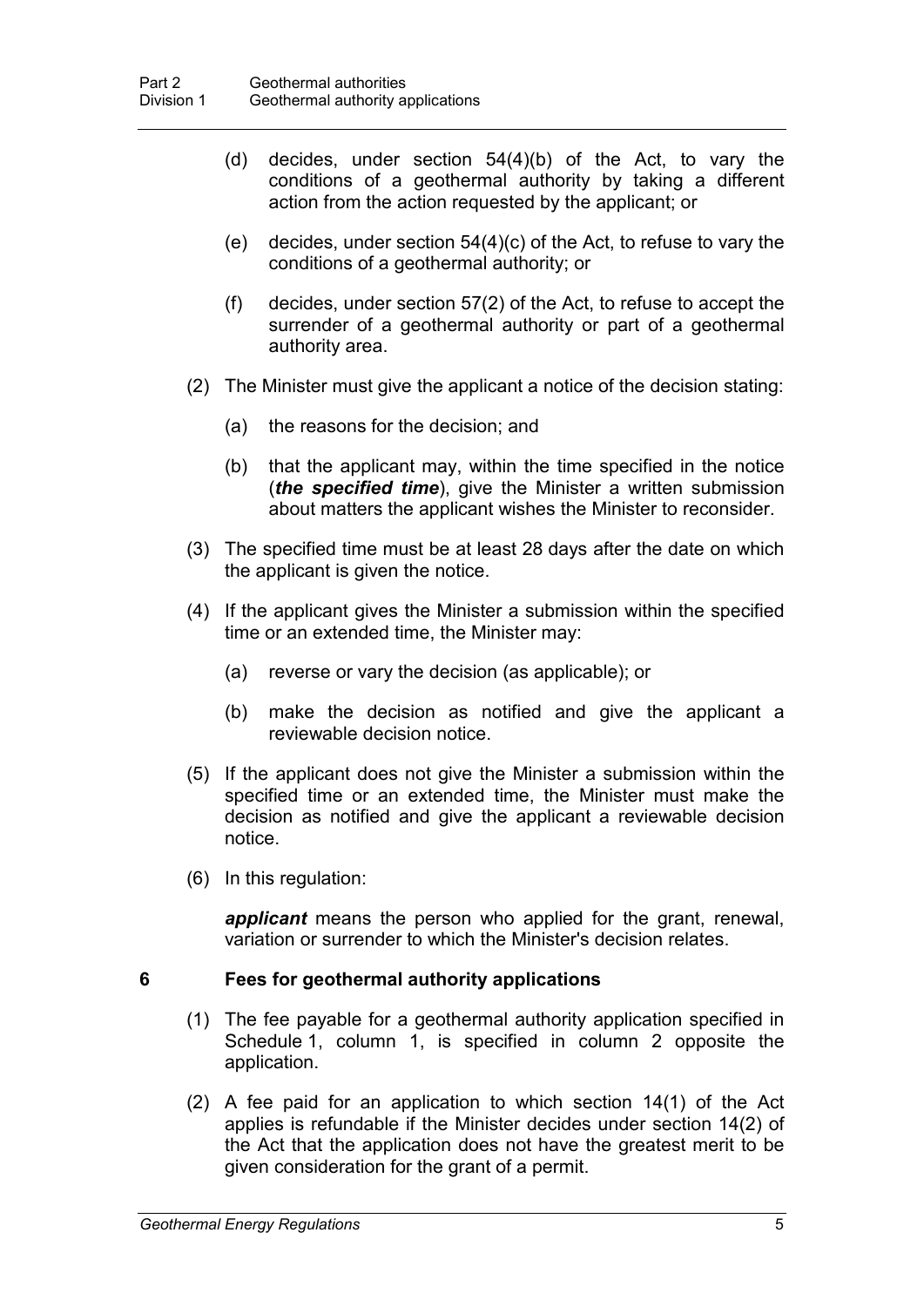(3) A fee paid for an application for the grant, renewal or variation of conditions of a geothermal authority is not refundable if the Minister refuses to grant, renew, or vary the conditions of, the geothermal authority.

## **Division 2 Conditions of geothermal authorities**

### **7 Authority year**

<span id="page-9-0"></span>An *authority year*, for a geothermal authority, is:

- (a) the 12 months immediately following the date on which the authority comes into force; and
- (b) each subsequent 12 months of the term of the authority.

### <span id="page-9-1"></span>**8 Annual fee for authority year**

- (1) A geothermal authority holder must pay an annual fee in relation to the geothermal authority before the beginning of each authority year.
- (2) The annual fee payable for each block in a geothermal authority area specified in Schedule 2, column 1, for an authority year specified in column 2 opposite the area, is specified in column 3 opposite the authority year.
- (3) If, after the beginning of an authority year, a geothermal authority holder applies to the Minister to accept the surrender of all or part of the geothermal authority area, the Minister need not accept the surrender until the annual fee has been paid:
	- (a) for each block in the whole geothermal authority area (including the blocks to be surrendered); and
	- (b) for the entire 12 month period of the authority year.
- (4) A geothermal authority holder is not entitled to a refund of any part of an annual fee paid before the beginning of an authority year if, during the authority year:
	- (a) part of the geothermal authority area is excised under section 24 or 33 of the Act; or
	- (b) the surrender of the geothermal authority or part of the geothermal authority area takes effect; or
	- (c) the cancellation of all or part of the geothermal authority takes effect.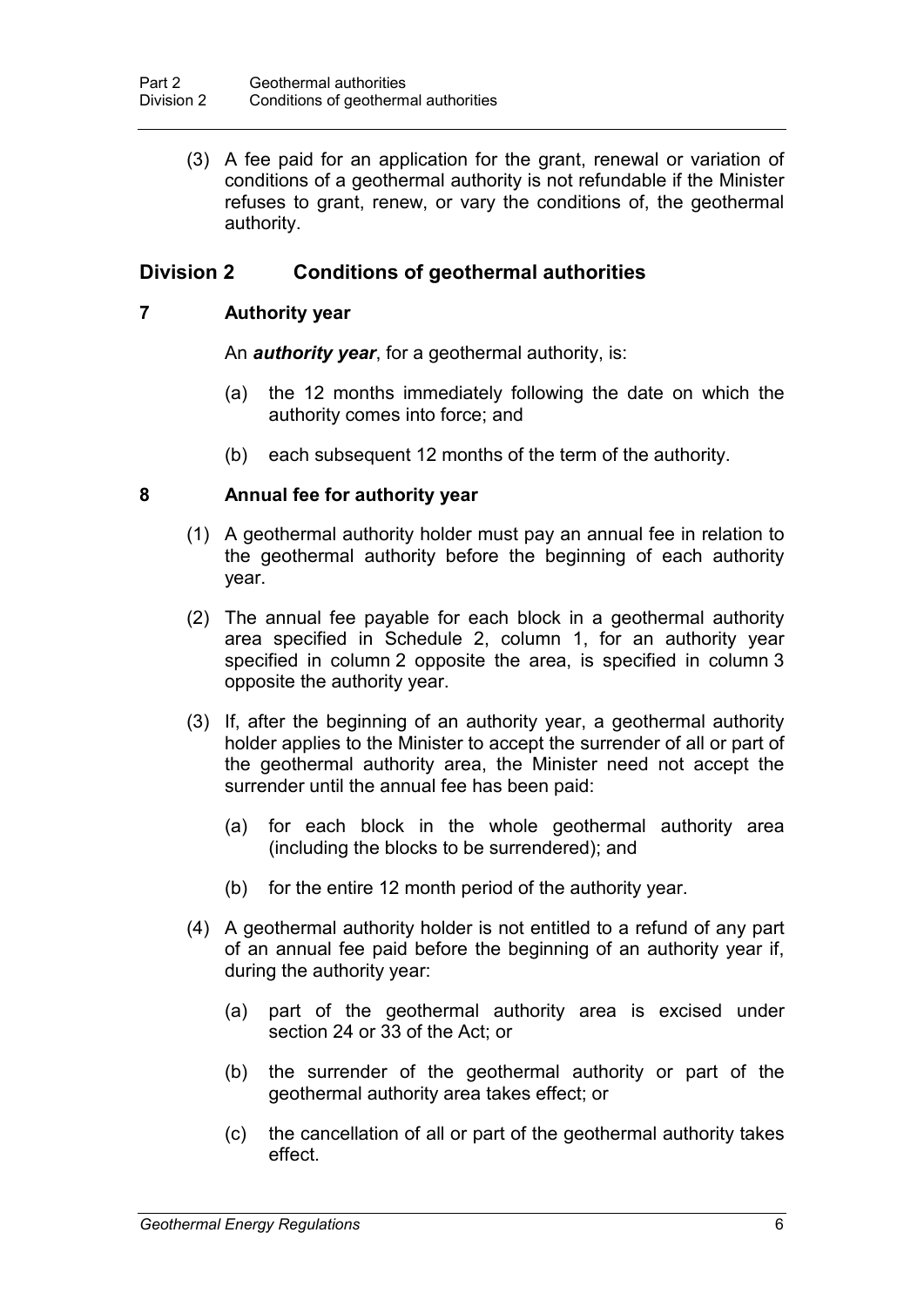#### <span id="page-10-0"></span>**9 Lodgment of annual report**

- (1) An annual report for a geothermal authority must be:
	- (a) in writing and accompanied by the relevant approved form; and
	- (b) lodged with the Agency no later than the prescribed lodgment day.
- (2) The fee payable for the late lodgment of an annual report within a period specified in Schedule 3, column 1, is specified in column 2 opposite the period.
- (3) The Minister may waive a fee prescribed by subregulation (2) only if satisfied the holder of the geothermal authority for which the annual report is lodged has a reasonable excuse for the late lodgment.
- (4) In this regulation:

*prescribed lodgment day*, for an annual report, means 28 days after the end of the authority year for the geothermal authority to which the annual report relates.

#### **10 Drill cores, cuttings and other samples**

- (1) A notice of recovery of a sample under section 53 of the Act must be in the approved form.
- (2) The sample must be kept by the geothermal authority holder in a way that will protect the sample from damage and deterioration until:
	- (a) it is given to the Minister under section 53(3) of the Act; or
	- (b) the Minister authorises its earlier disposal under section 53(4) of the Act.
- (3) The sample must be clearly labelled to identify:
	- (a) the nature of the sample; and
	- (b) the date and place of recovery.
- (4) A geothermal authority holder who wishes to dispose of a sample before ceasing geothermal activities under the geothermal authority must apply in writing for the Minister's authority under section 53(4) of the Act, giving reasons for the application.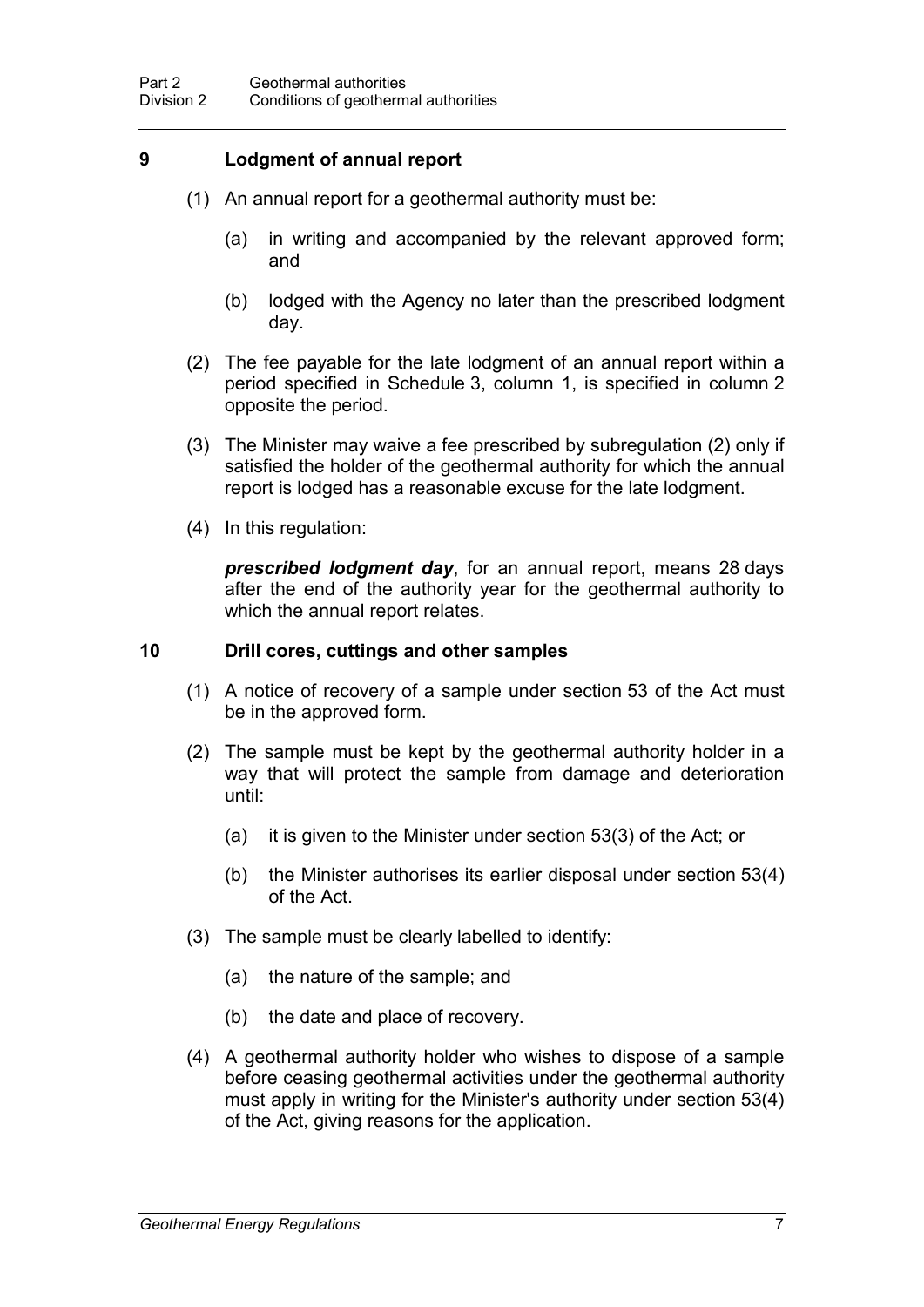- (5) A geothermal authority holder who ceases to conduct geothermal activities under the geothermal authority, and is required by section 53(3) of the Act to give the Minister each sample recovered, must deliver the samples to premises kept by the Agency for the storage of samples.
- (6) A person may examine samples at the Agency's storage premises during the normal business hours of the Agency.
- (7) For this regulation, geothermal activities cease to be conducted under a geothermal authority:
	- (a) on the expiry date of the geothermal authority; or
	- (b) on the date the surrender of the geothermal authority, or part of the geothermal authority area, takes effect; or
	- (c) on the date the cancellation of the geothermal authority takes effect; or
	- (d) if the geothermal operations plan for the geothermal authority is revised or varied to indicate that particular geothermal activities are no longer being conducted in the geothermal authority area – on the date the Minister approves the revised plan or variation.

### **Division 3 Cancellations of geothermal authorities or part of geothermal authorities areas**

#### **11 Procedure for cancellation**

- (1) This regulation applies if the Minister is satisfied about a matter mentioned in section 58(2) of the Act in relation to a geothermal authority holder and decides to:
	- (a) cancel the geothermal authority; or
	- (b) cancel the geothermal authority for part of the geothermal authority area.
- (2) The Minister must give the geothermal authority holder a notice of the decision stating:
	- (a) the reasons for the decision; and
	- (b) that the holder may, within the time specified in the notice (*the specified time*), give the Minister a written submission about matters the holder wishes the Minister to reconsider.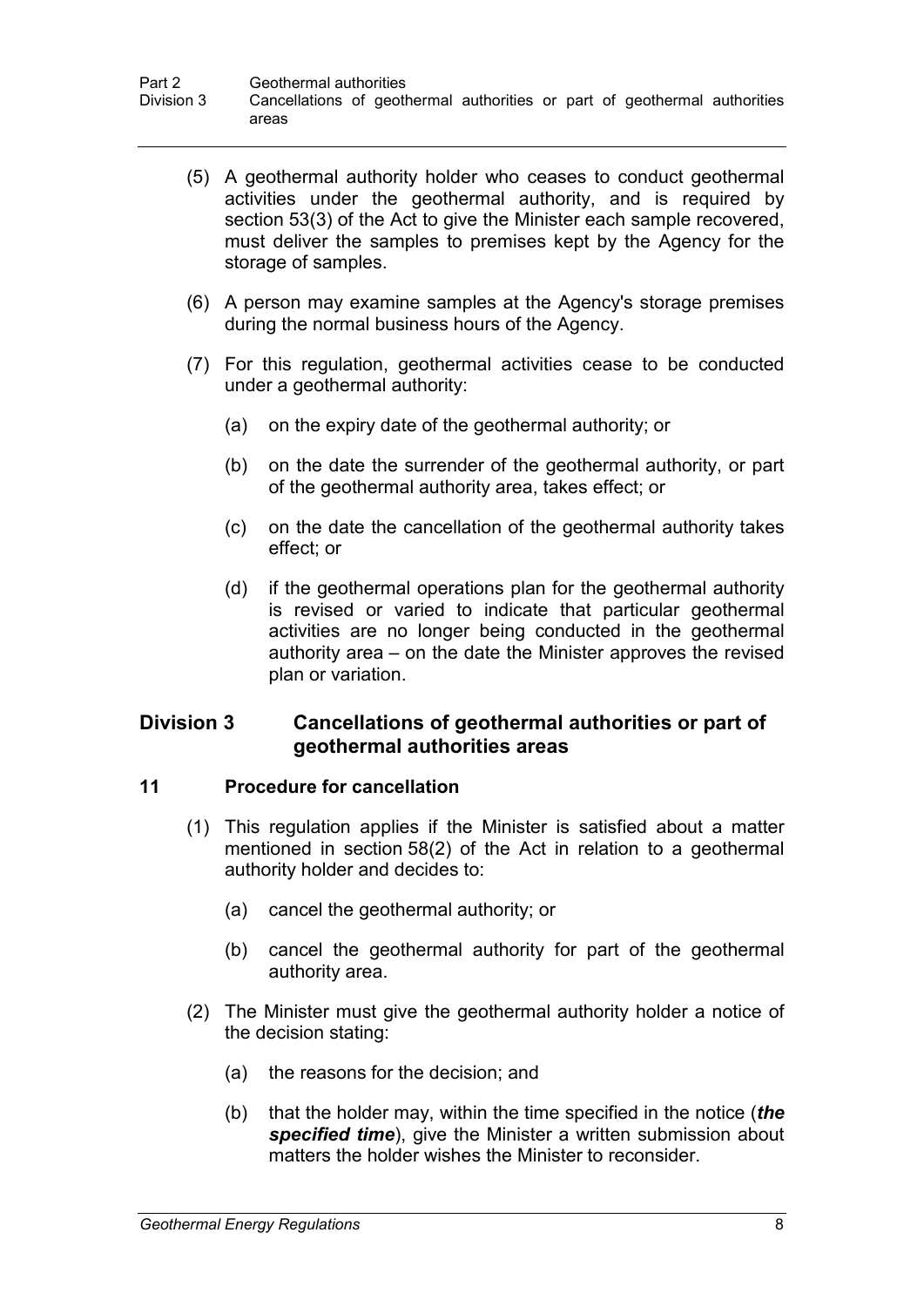- (3) The specified time must be at least 28 days after the date on which the holder is given the notice.
- (4) If the holder gives the Minister a submission within the specified time or an extended time, the Minister may:
	- (a) reverse or vary the decision; or
	- (b) make the decision as notified and give the applicant a reviewable decision notice.
- (5) If the holder does not give the Minister a submission within the specified time or an extended time, the Minister may make the decision as notified and give the applicant a reviewable decision notice.

### **Division 4 Miscellaneous matters**

#### **12 Notice of change relating to geothermal authority holder**

<span id="page-12-0"></span>The holder of a geothermal authority must give the Minister written notice about any of the following changes within 14 days after the change occurs:

- (a) a change in the holder's name;
- (b) a change in the holder's address or other contact details.

Fault element: Strict liability offence.

Maximum penalty: 20 penalty units.

## **Part 3 Technical work programs and geothermal operations plans**

#### **Division 1 Technical work programs**

#### **13 Notice of change relating to operator**

- <span id="page-12-1"></span>(1) This regulation applies if an operator has been appointed for a geothermal authority area and any of the following (a *notifiable change*) has occurred:
	- (a) the name, contact details or terms of appointment in the technical work program or document of appointment have changed;
	- (b) the appointment no longer has effect because of the resignation of the operator or another reason;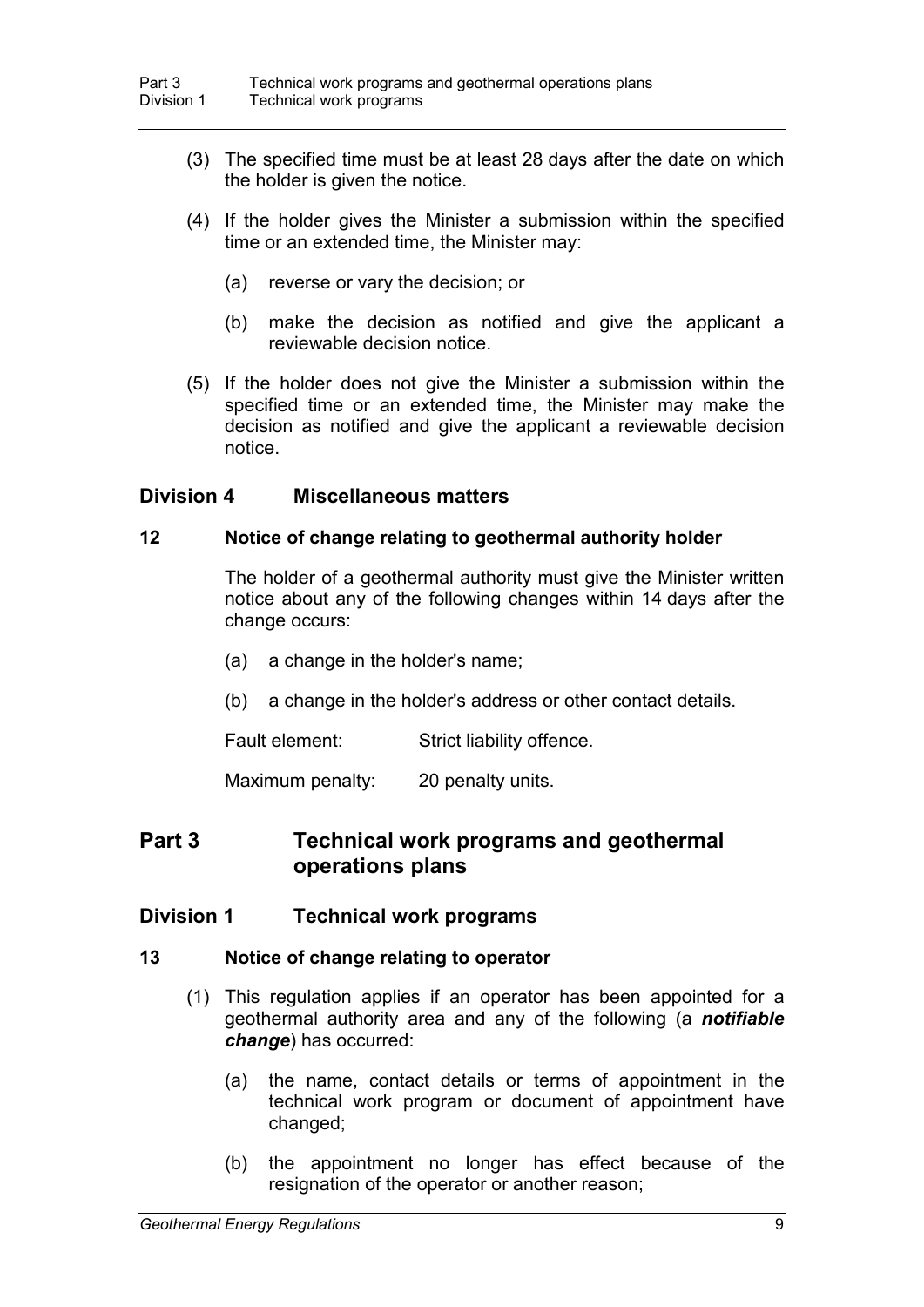- (c) a new operator or additional operator has been appointed.
- (2) The holder of, or applicant for, the geothermal authority must give the Minister written notice of a notifiable change within 14 days after the change occurs.

Fault element: Strict liability offence.

Maximum penalty: 20 penalty units.

(3) A notice of the appointment of a new operator must include the information required by section  $65(1)(b)(i)$  and (ii) and (c) of the Act.

### **Division 2 Geothermal operations plans**

#### **14 Information to be included in geothermal operations plan**

For section 67(2)(c) of the Act, a geothermal operations plan for a geothermal authority area must include the following information:

- (a) details of the operations to be conducted for the technical work summarised in the technical work program for the area;
- (b) a description of how the operations will be conducted and the persons who will conduct the operations;
- (c) plans of the proposed and (if applicable) current work sites for the operations, including buildings and infrastructure on the work sites;
- (d) descriptions and plans of proposed and (if applicable) current infrastructure associated with the operations in the geothermal authority area, including any road construction under section 42 of the Act;
- (e) details of the proposed restoration and rehabilitation of land if operations or geothermal activities conducted in the area are to cease permanently, and the anticipated cost of the restoration and rehabilitation.

#### **15 Information required before expiry of permit or licence**

- (1) This regulation applies if the holder of a geothermal exploration permit or geothermal retention licence intends to allow the term of the geothermal authority to end on the expiry date.
- (2) No later than 3 months before the expiry date:
	- (a) the holder must review the approved operations plan for the geothermal authority area; and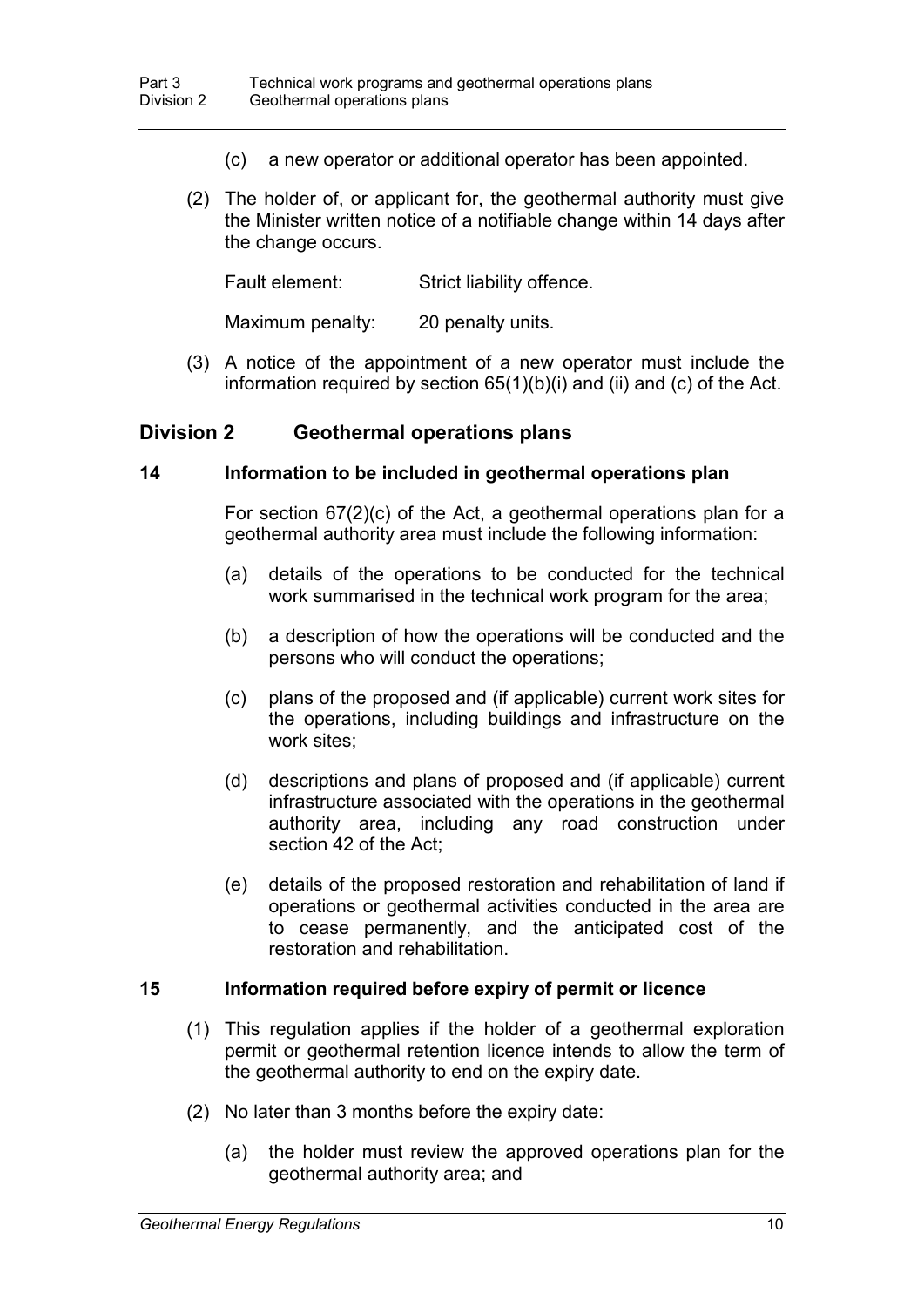- (b) if the approved operations plan does not include comprehensive details about the restoration and rehabilitation of the geothermal authority area to be carried out before the expiry date, and the anticipated cost of the restoration and rehabilitation, the holder must:
	- (i) vary the plan to include that information; and
	- (ii) apply to the Minister under section 69(1) of the Act for approval of the variation.

#### **16 Refusal to approve geothermal operations plan or variation**

- (1) This regulation applies if the Minister:
	- (a) refuses under section 68 of the Act to approve a geothermal operations plan; or
	- (b) refuses under section 69 of the Act to approve a variation of a geothermal operations plan.
- (2) The Minister must give the applicant a reviewable decision notice relating to the refusal.

## **Part 4 Geothermal Authorities Register**

#### **17 Information relating to application for grant of permit or lease**

- <span id="page-14-0"></span>(1) This regulation applies in relation to an application for the grant of the following geothermal authorities:
	- (a) a geothermal exploration permit;
	- (b) a geothermal production lease if the application is made by a person mentioned in section 31(2) of the Act.
- (2) The following information must be entered in the register in relation to the geothermal authority application:
	- (a) the date on which the Agency received the application;
	- (b) a description of the application area;
	- (c) the name and contact details of each applicant;
	- (d) if there is more than 1 applicant the details of the geothermal authority interest proposed to be held by each applicant;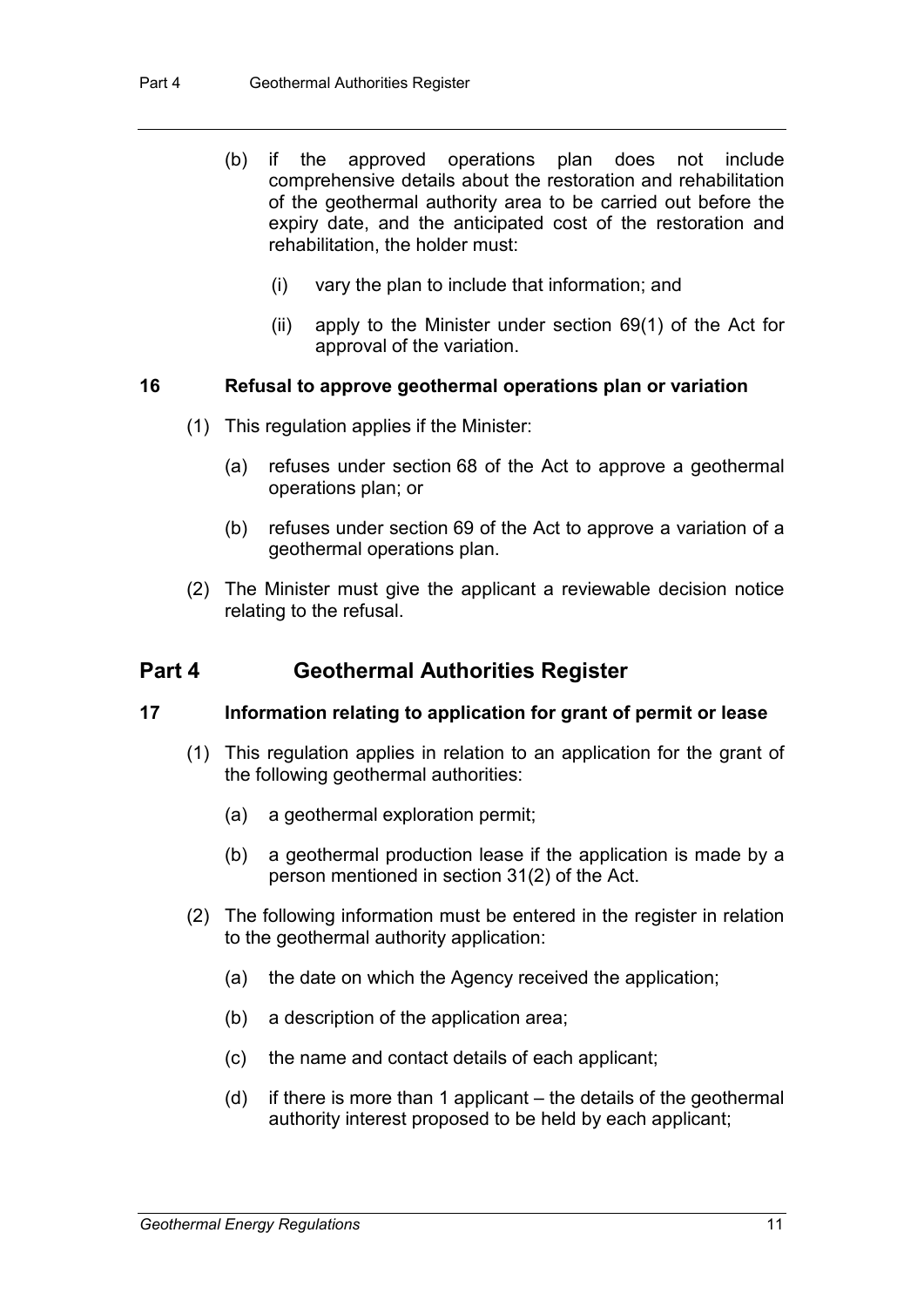- (e) details (including the date of receipt by the Agency) of any of the following:
	- (i) an application for the transfer of a geothermal authority interest;
	- (ii) an application for registration of the devolution of a geothermal authority interest;
	- (iii) the lodgment of a caveat;
- (f) a decision made about an application or lodgment mentioned in paragraph (e) and any resulting changes.

#### <span id="page-15-0"></span>**18 Information relating to geothermal authority**

The following information must be entered in the register in relation to a geothermal authority:

- (a) the type of geothermal authority and the date on which it was granted and (if applicable) renewed;
- (b) the term of the geothermal authority if it is a permit or licence;
- (c) a description of the geothermal authority area;
- (d) the name and contact details of each holder of the geothermal authority;
- (e) the geothermal authority interest held by each holder of the geothermal authority;
- (f) details (including the date of receipt by the Agency) of a geothermal authority application for:
	- (i) renewal; or
	- (ii) the surrender of the geothermal authority or part of the geothermal authority area; or
	- (iii) a geothermal retention licence, made by the holder of a permit; or
	- (iv) a geothermal production lease, made by the holder of a permit or licence;
- (g) details (including the date of receipt by the Agency) of any of the following:
	- (i) an application for the transfer of a geothermal authority interest;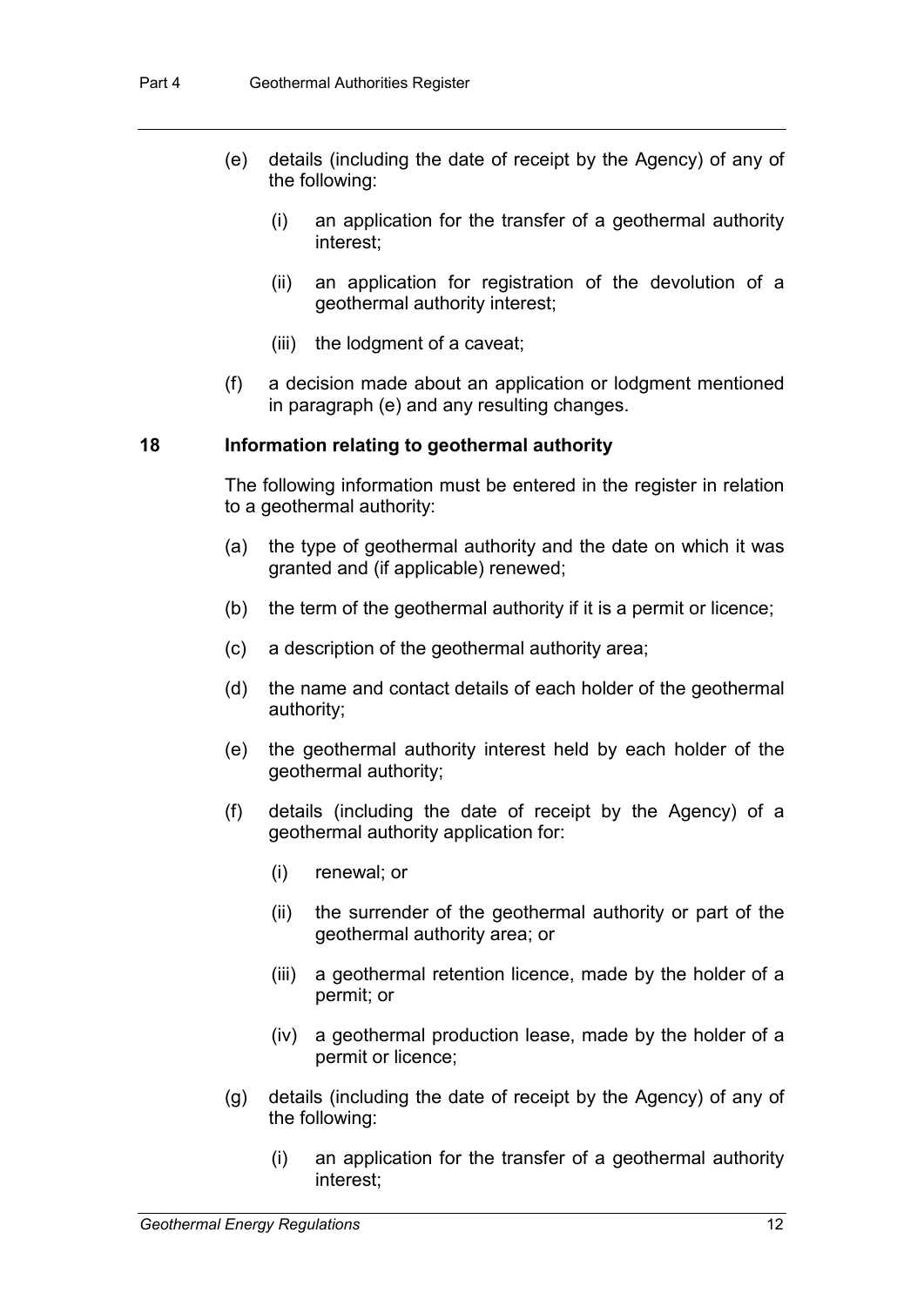- (ii) an application for registration of the devolution of a geothermal authority interest;
- (iii) the lodgment of a caveat;
- (h) a decision made about an application or lodgment mentioned in paragraph (f) or (g) and any resulting changes.

#### **19 Information relating to transfer of geothermal authority interest**

- (1) For regulation  $17(2)(e)(i)$  $17(2)(e)(i)$  or  $18(g)(i)$  $18(g)(i)$ , the following details must be included in the register:
	- (a) the names and contact details of each person transferring a geothermal authority interest and each person to whom a geothermal authority interest is to be transferred;
	- (b) the geothermal authority interest being transferred.
- (2) The Minister need not enter in the register the details of an agreement relating to the transfer of a geothermal authority interest.

#### **20 Entry of additional information**

The Minister may enter in the register any information not mentioned in this Part that the Minister considers should be entered.

#### **21 Form of application for registration of transfer or devolution**

The following applications must be in an approved form:

- (a) an application under section 72(1) of the Act for registration of the transfer of a geothermal authority interest;
- (b) an application under section 73(1) of the Act for registration of the devolution of a geothermal authority interest.

#### **22 Refusal of applications relating to register**

- (1) This regulation applies if the Minister:
	- (a) refuses under section 72 or 73 of the Act to register the transfer or devolution of a geothermal authority interest; or
	- (b) refuses under section 75 of the Act to correct an error in the register.
- (2) The Minister must give the applicant for the registration or correction a reviewable decision notice relating to the refusal.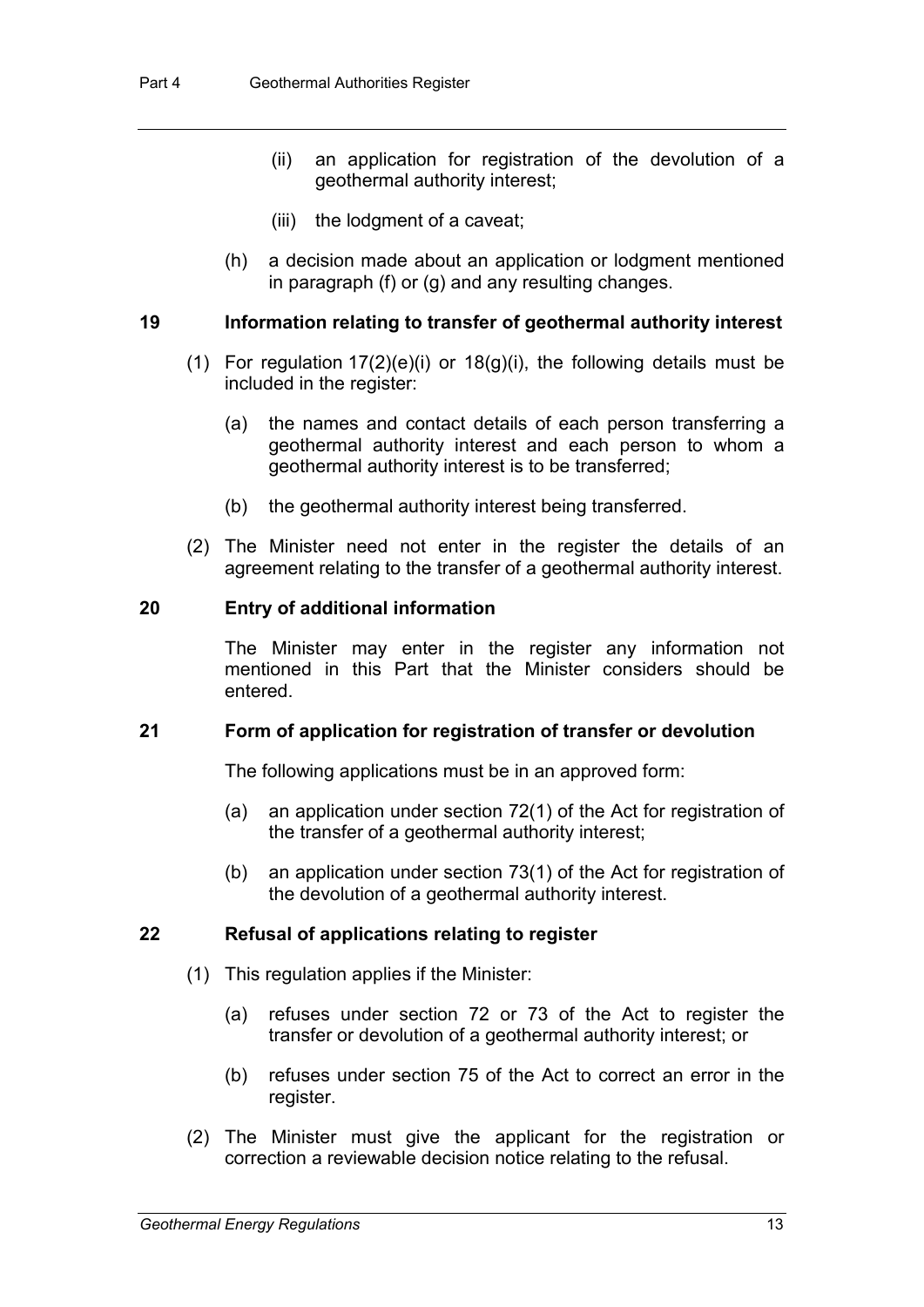#### <span id="page-17-3"></span>**23 Fees payable in relation to register**

The fee payable for an application or document specified in Schedule 4, column 1, is specified in column 2 opposite the application or document.

## **Part 5 Reviews and hearings**

#### **Division 1 Tribunal**

#### **24 Functions of Tribunal**

<span id="page-17-1"></span>The Tribunal may conduct:

- (a) a review of a reviewable decision; and
- (b) a hearing in relation to an application to a prescribed tribunal that is permitted under the Act.

*Note for regulation [24](#page-17-1)*

*Section 5(1)(j) of the Tribunal Act gives the Tribunal the power to perform these functions.*

#### <span id="page-17-2"></span>**25 Application of Tribunal Act**

- (1) In the performance of a function under the Act, the Tribunal is subject to the Tribunal Act with the changes specified by this Part.
- (2) The following provisions of the Tribunal Act do not apply in relation to the Tribunal's performance of a function under the Act:
	- (a) sections  $12(1)$  and  $17$ ;
	- (b) Part 3, Divisions 2 and 3;
	- (c) sections 36 and 37.

### **Division 2 Reviews of reviewable decisions**

#### **26 Reviewable decision**

- <span id="page-17-0"></span>(1) A decision that is required by these Regulations to be notified by a reviewable decision notice is a *reviewable decision*.
- (2) A decision mentioned in subregulation (1) includes:
	- (a) an action taken to implement the decision; and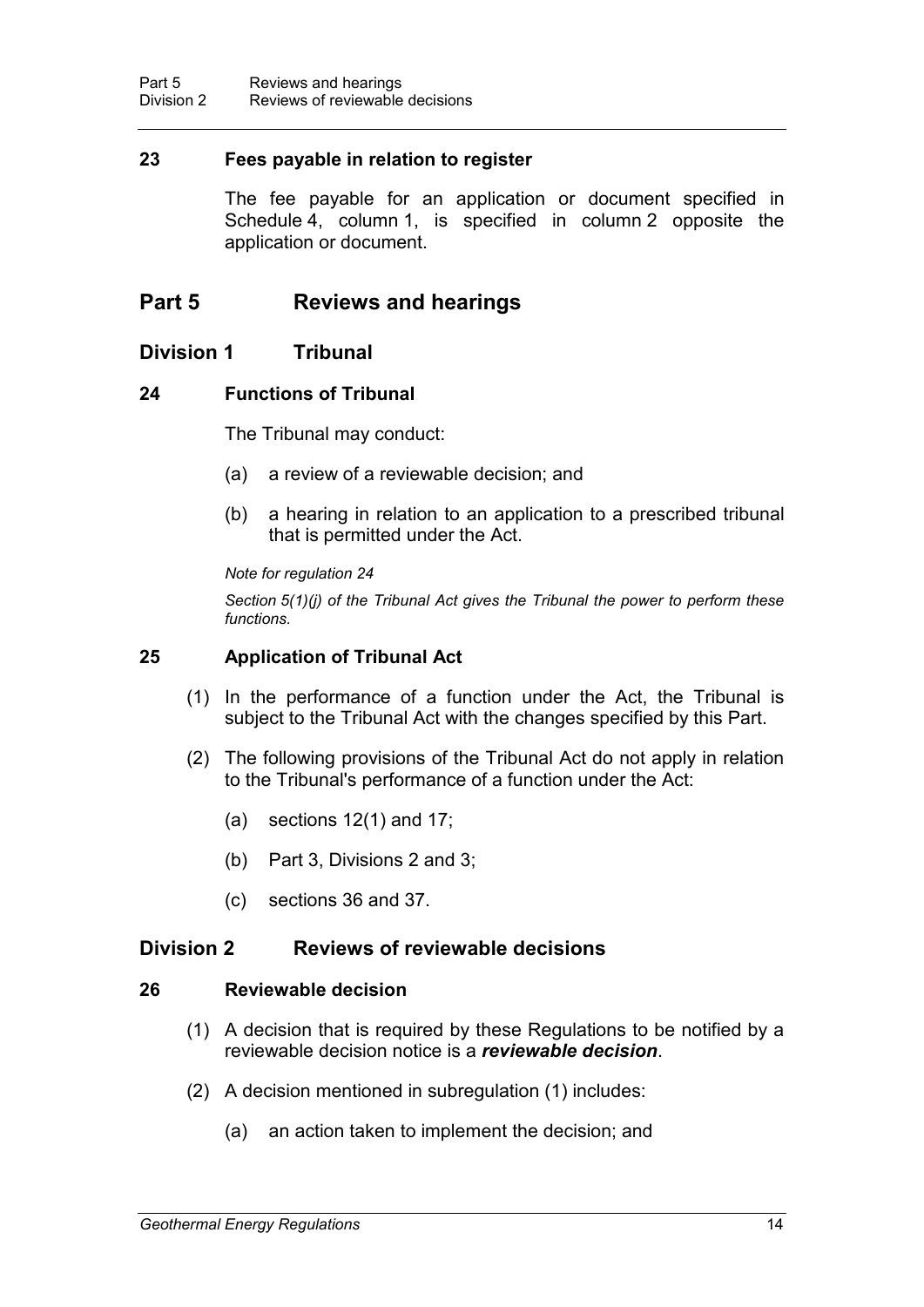- (b) a refusal to approve something that is the subject of an application; and
- (c) a refusal to take an action that is the subject of an application.

### <span id="page-18-0"></span>**27 Reviewable decision notice**

A *reviewable decision notice* is a notice that includes the following information:

- (a) the reviewable decision and the reasons for the decision;
- (b) a statement that the person given the notice may apply to the Tribunal for a review of the decision:
	- (i) in accordance with this Part and the rules of the Tribunal; and
	- (ii) within the period specified by regulation [28;](#page-18-1)
- (c) any other information relevant to the decision or review.

#### <span id="page-18-1"></span>**28 Time allowed for application to Tribunal**

A person given a reviewable decision notice may apply to the Tribunal for a review of the decision no later than 28 days after being given the notice.

#### **29 Parties to proceedings**

The parties to a proceeding of the Tribunal relating to a reviewable decision are the applicant for the review of the decision and the **Minister** 

#### **30 Recommendation of Tribunal and subsequent decision**

- (1) Within 2 months after conducting a proceeding relating to a review of a reviewable decision, the presiding member of the Tribunal must:
	- (a) make a recommendation about the decision; and
	- (b) give the parties to the proceeding a written notice of the Tribunal's recommendation and the reasons for making it.
- (2) After considering the recommendation and reasons for making it, the Minister must decide to:
	- (a) reverse or vary the reviewable decision (as applicable); or
	- (b) confirm the reviewable decision.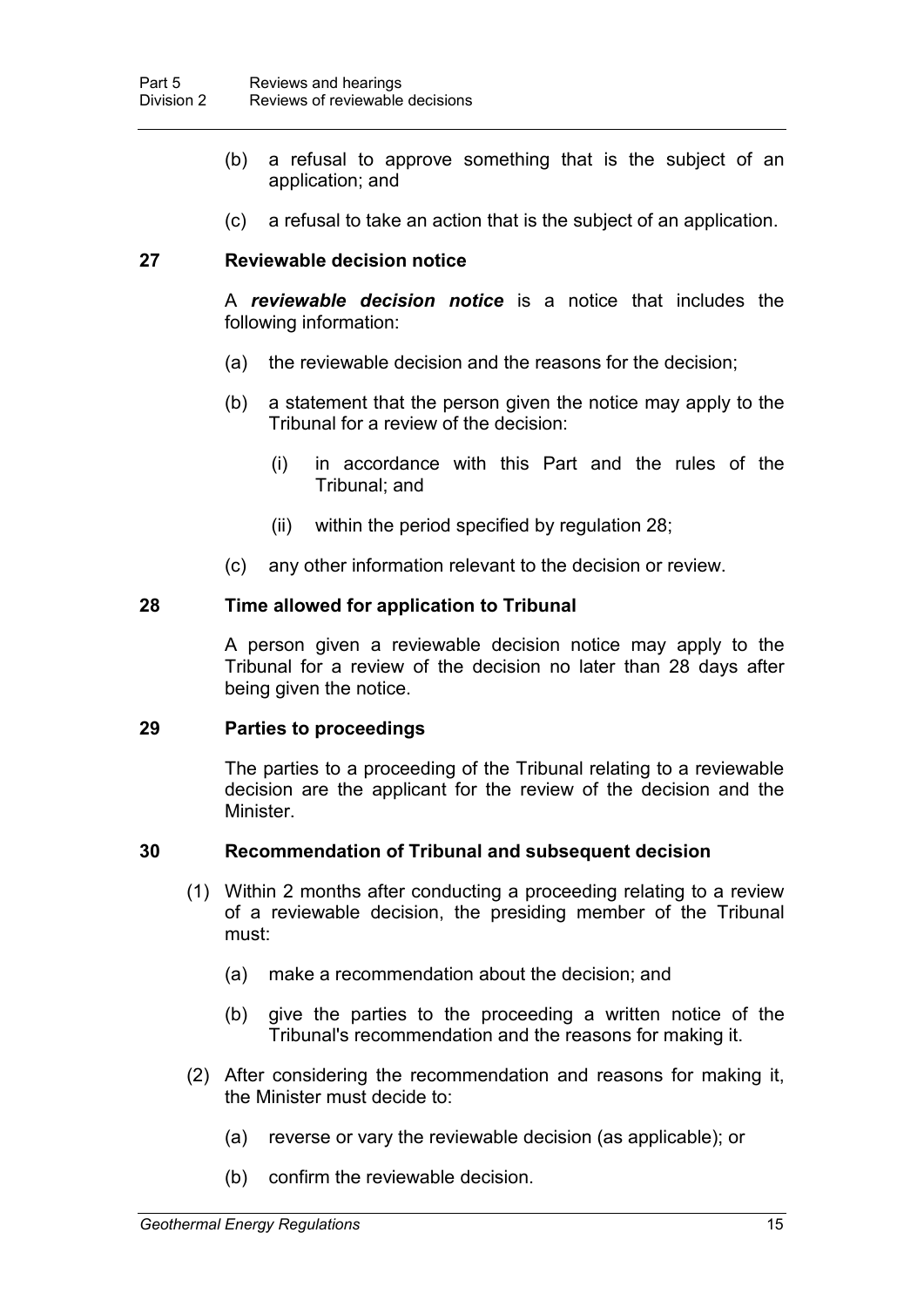- (3) In making the decision under subregulation (2), the Minister is not required to follow the recommendation.
- (4) Within 28 days after receiving the recommendation, the Minister must give the applicant for the review a notice of the decision under subregulation (2) and the reasons for the decision.

#### **Division 3 Hearings**

#### **31 Conducting hearing**

Subject to regulation [25,](#page-17-2) the Tribunal may conduct a hearing mentioned in regulation [24\(](#page-17-1)b) in the manner it considers appropriate.

## **Part 6 Infringement offences and infringement notices**

#### **32 Infringement offence and prescribed amount payable**

- <span id="page-19-1"></span>(1) An *infringement offence* is an offence against a provision specified in Schedule 5, column 1.
- (2) The prescribed amount payable for an infringement offence is the amount specified opposite the offence in Schedule 5, column 2.

#### <span id="page-19-0"></span>**33 When infringement notice may be served**

If the Minister reasonably believes a person has committed an infringement offence, the Minister may serve a notice on the person.

#### **34 Contents of infringement notice**

- (1) The infringement notice must specify the following particulars:
	- (a) the name and address of the alleged offender, if known;
	- (b) the date of the infringement notice;
	- (c) the date, time and place of the infringement offence;
	- (d) a description of the infringement offence and the prescribed amount payable for the offence;
	- (e) the enforcement agency, as defined in the *Fines and Penalties (Recovery) Act*, to whom the prescribed amount is payable.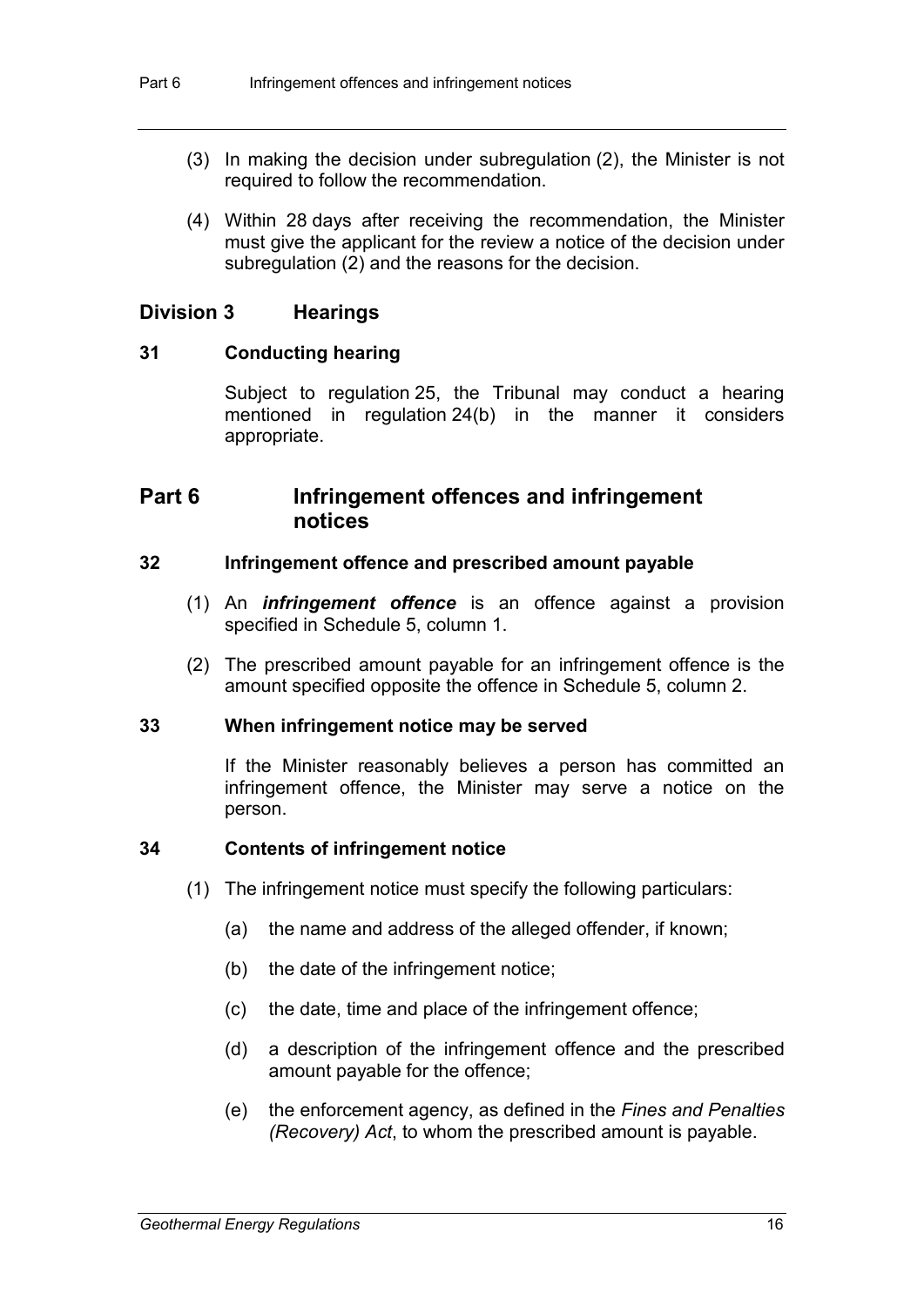- (2) The infringement notice must include a statement to the effect of the following:
	- (a) the alleged offender may expiate the infringement offence and avoid any further action in relation to the offence by paying the prescribed amount to the specified enforcement agency within 28 days after service of the notice;
	- (b) the alleged offender may elect under section 21 of the *Fines and Penalties (Recovery) Act* to have the matter dealt with by a court instead of under that Act by completing a statement of election and serving it on the specified enforcement agency;
	- (c) if the alleged offender does nothing in response to the notice, enforcement action may be taken under the *Fines and Penalties (Recovery) Act* including (but not limited to) action for the following:
		- (i) suspension of the alleged offender's licence to drive;
		- (ii) seizure of personal property of the alleged offender;
		- (iii) deduction of an amount from the alleged offender's wages or salary;
		- (iv) registration of a statutory charge on land owned by the alleged offender;
		- (v) making of a community work order for the alleged offender and imprisonment if the alleged offender breaches the order.
- (3) Also, the infringement notice must include an appropriate form for making the statement of election mentioned in subregulation (2)(b).

#### **35 Payment by cheque**

If the alleged offender tenders a cheque in payment of the prescribed amount, the amount is not taken to have been paid unless the cheque is cleared on first presentation.

#### **36 Withdrawal of infringement notice**

- (1) The Minister may withdraw the infringement notice by written notice served on the alleged offender.
- (2) The notice must be served within 28 days after service of the infringement notice but before payment of the prescribed amount.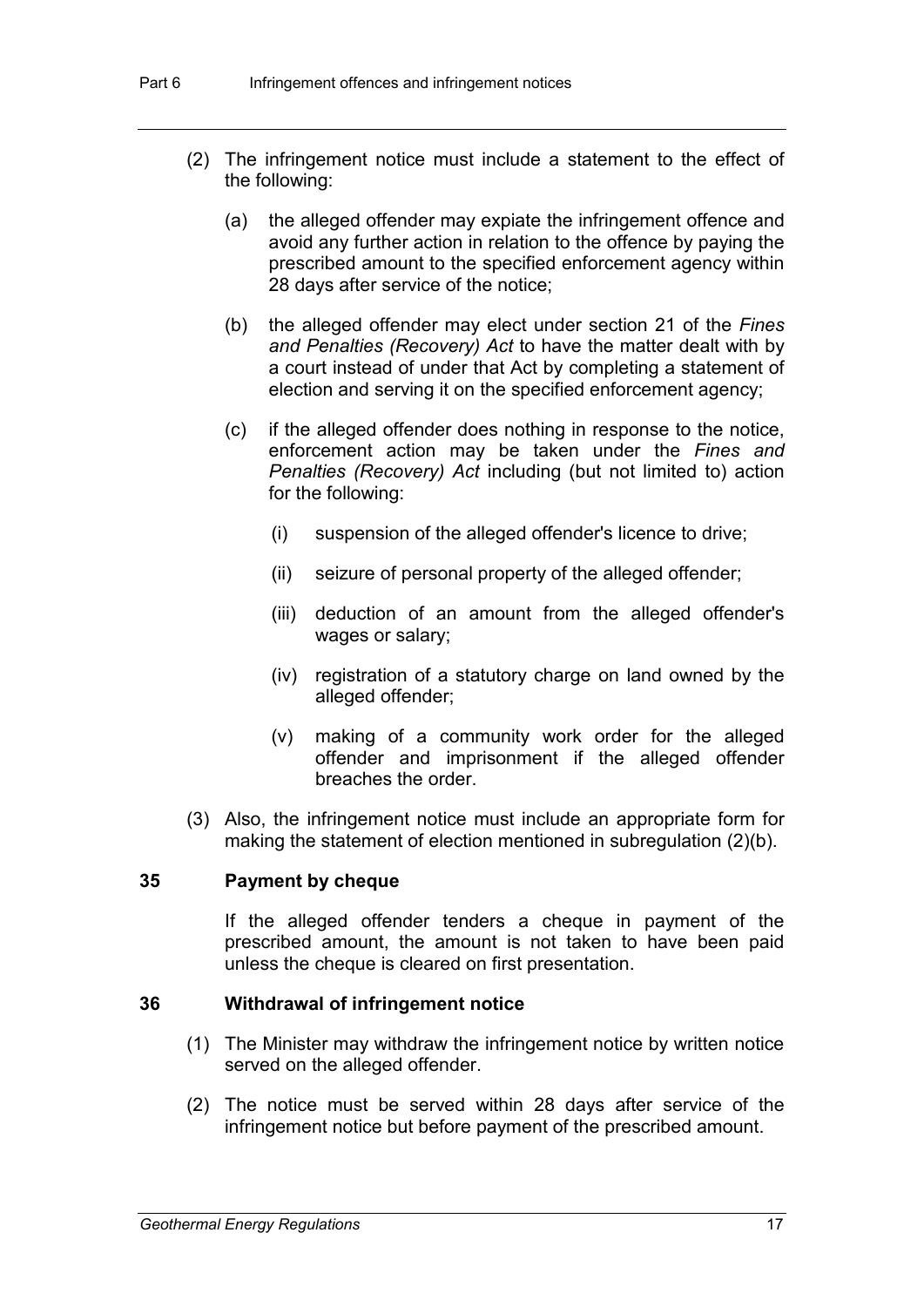#### **37 Application of Part**

- (1) This Part does not prejudice or affect the starting or continuation of proceedings for an infringement offence for which an infringement notice has been served unless the offence is expiated.
- (2) Also, this Part does not prevent more than 1 infringement notice for the same infringement offence being served on an alleged offender and, to expiate the offence, it is sufficient for the alleged offender to pay the prescribed amount in accordance with any of the notices.
- (3) In addition, this Part does not:
	- (a) require an infringement notice to be served; or
	- (b) affect the liability of a person to be prosecuted in a court for an infringement offence for which an infringement notice has not been served.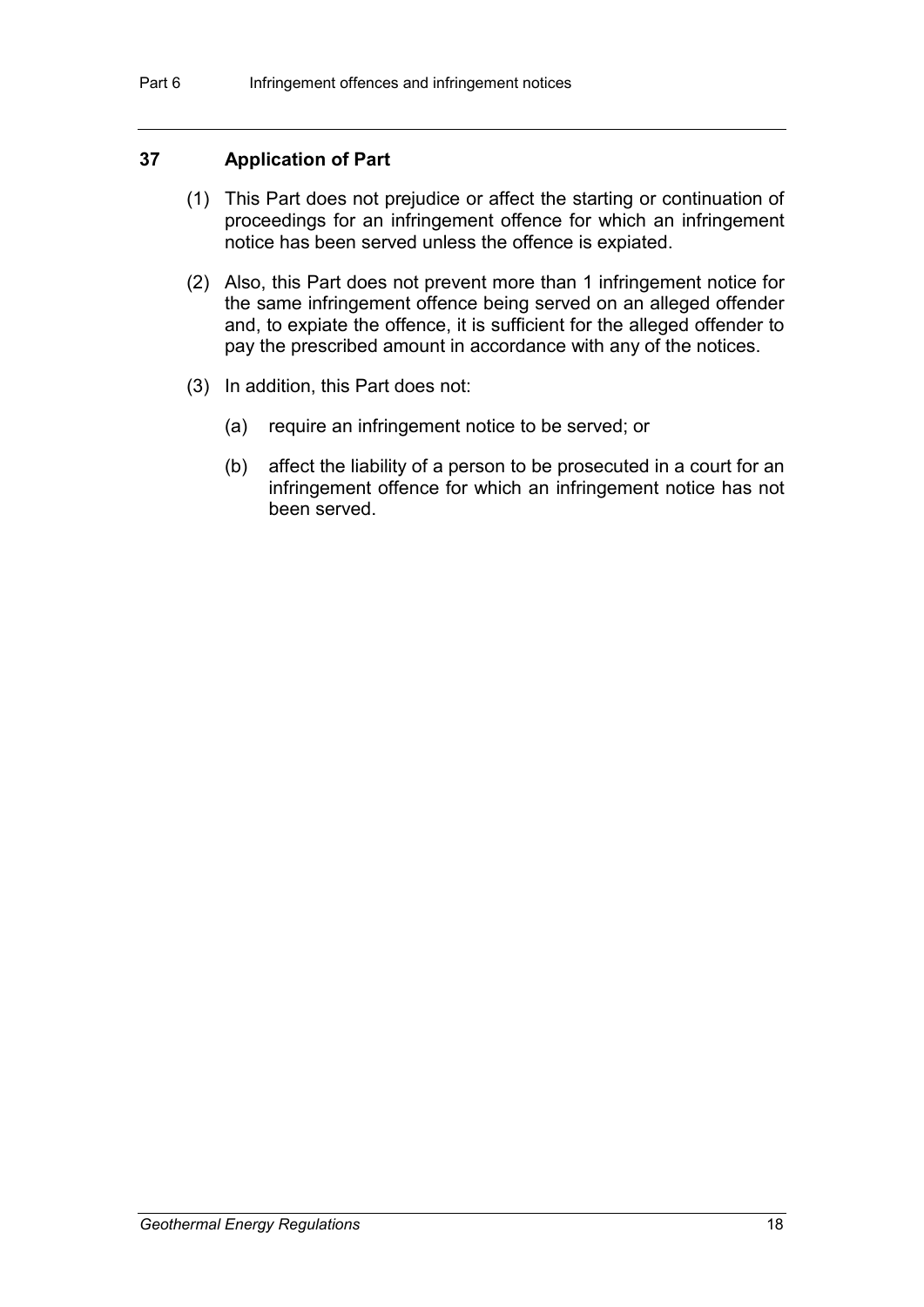# **Schedule 1 Fees for geothermal authority applications**

regulation [6](#page-8-0)

| Column 1<br>Geothermal authority application<br>and relevant section of Act | Column <sub>2</sub><br>Fee payable<br>S |
|-----------------------------------------------------------------------------|-----------------------------------------|
| Grant of geothermal exploration permit – section 12 or 13                   | 5 0 0 0                                 |
| Renewal of geothermal exploration permit – section 18                       | 5 0 0 0                                 |
| Grant of geothermal retention licence – section 22                          | 10 000                                  |
| Renewal of geothermal retention licence – section 25                        | 10 000                                  |
| Grant of geothermal production lease – section 32                           | 50 000                                  |
| Variation of condition of geothermal authority - section 54                 | 200                                     |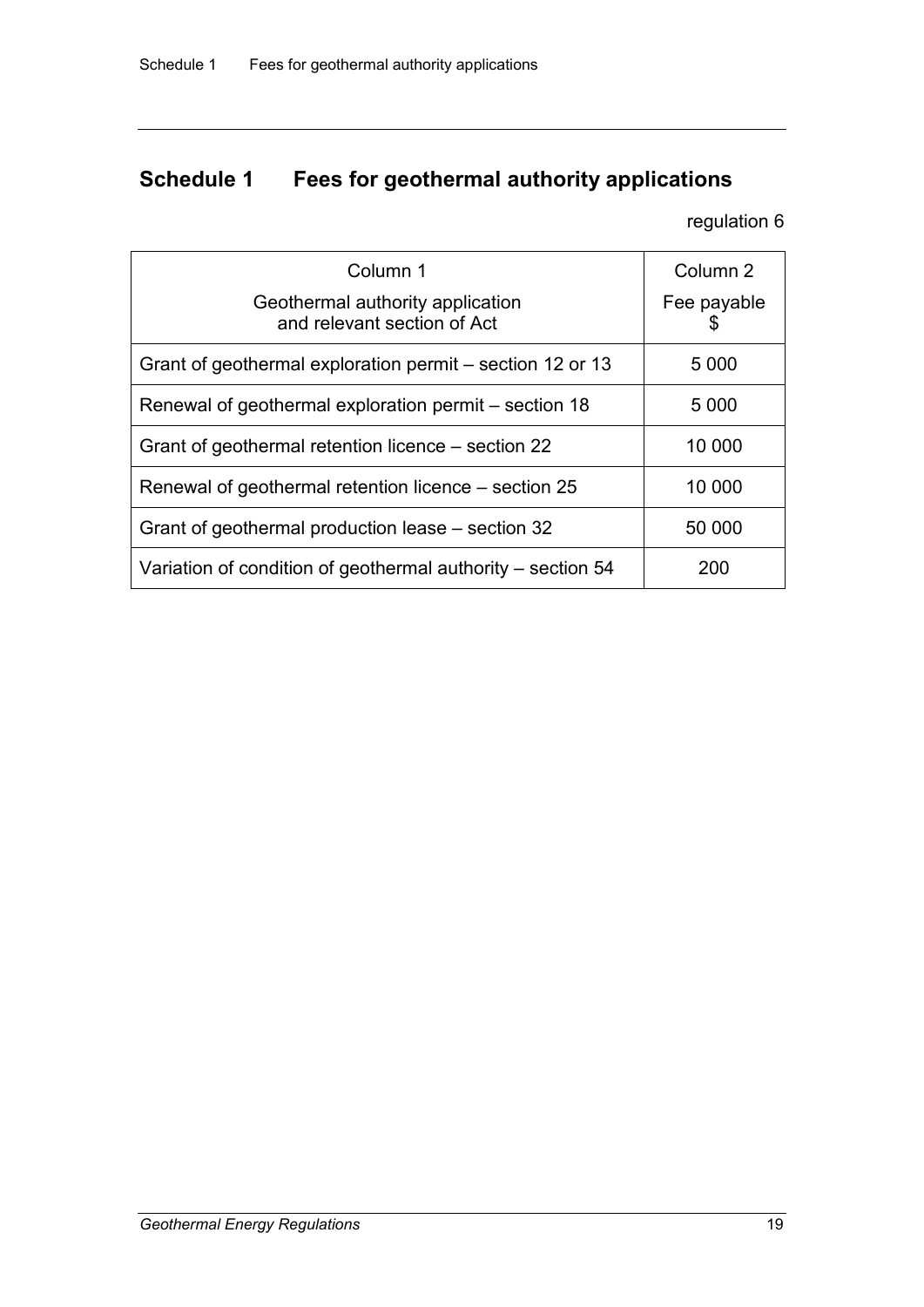## **Schedule 2 Annual fees**

## regulation [8](#page-9-1)

| Column 1<br>Geothermal authority area | Column <sub>2</sub><br>Authority year | Column 3<br>Fee payable<br>for each block $-$ \$ |
|---------------------------------------|---------------------------------------|--------------------------------------------------|
| Permit area                           | Year 1, 2, 3, 4 and 5                 | 20                                               |
|                                       | Year 6, 7, 8, 9 and 10                | 40                                               |
|                                       | Each remaining year                   | 80                                               |
| Licence area                          | Each year                             | 200                                              |
| Lease area                            | Each year                             | 2 000 x CPI                                      |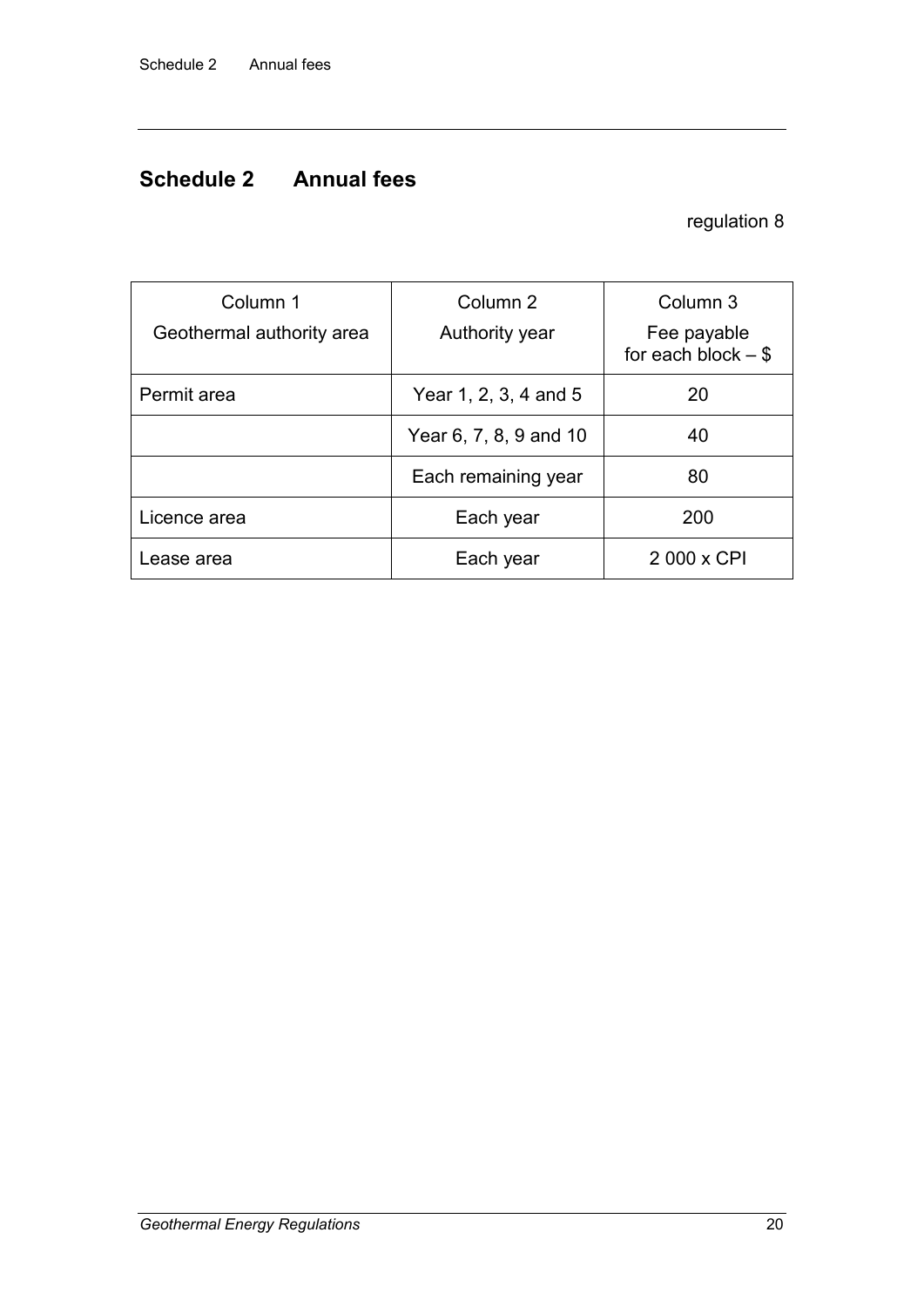# **Schedule 3 Fees for late lodgment of annual report**

regulation [9\(](#page-10-0)2)

| Column 1                                                                      | Column <sub>2</sub>                                                            |
|-------------------------------------------------------------------------------|--------------------------------------------------------------------------------|
| Period of late lodgment                                                       | Fee payable $-$ \$                                                             |
| Later than 28 days, but within 56 days, after the<br>prescribed lodgment day  | 100                                                                            |
| Later than 56 days, but within 84 days, after the<br>prescribed lodgment day  | 600                                                                            |
| Later than 84 days, but within 112 days, after the<br>prescribed lodgment day | 1 100                                                                          |
| Any period after 112 days after the prescribed lodgment<br>day                | 1 100 plus 500 for<br>each additional<br>period, or part<br>period, of 28 days |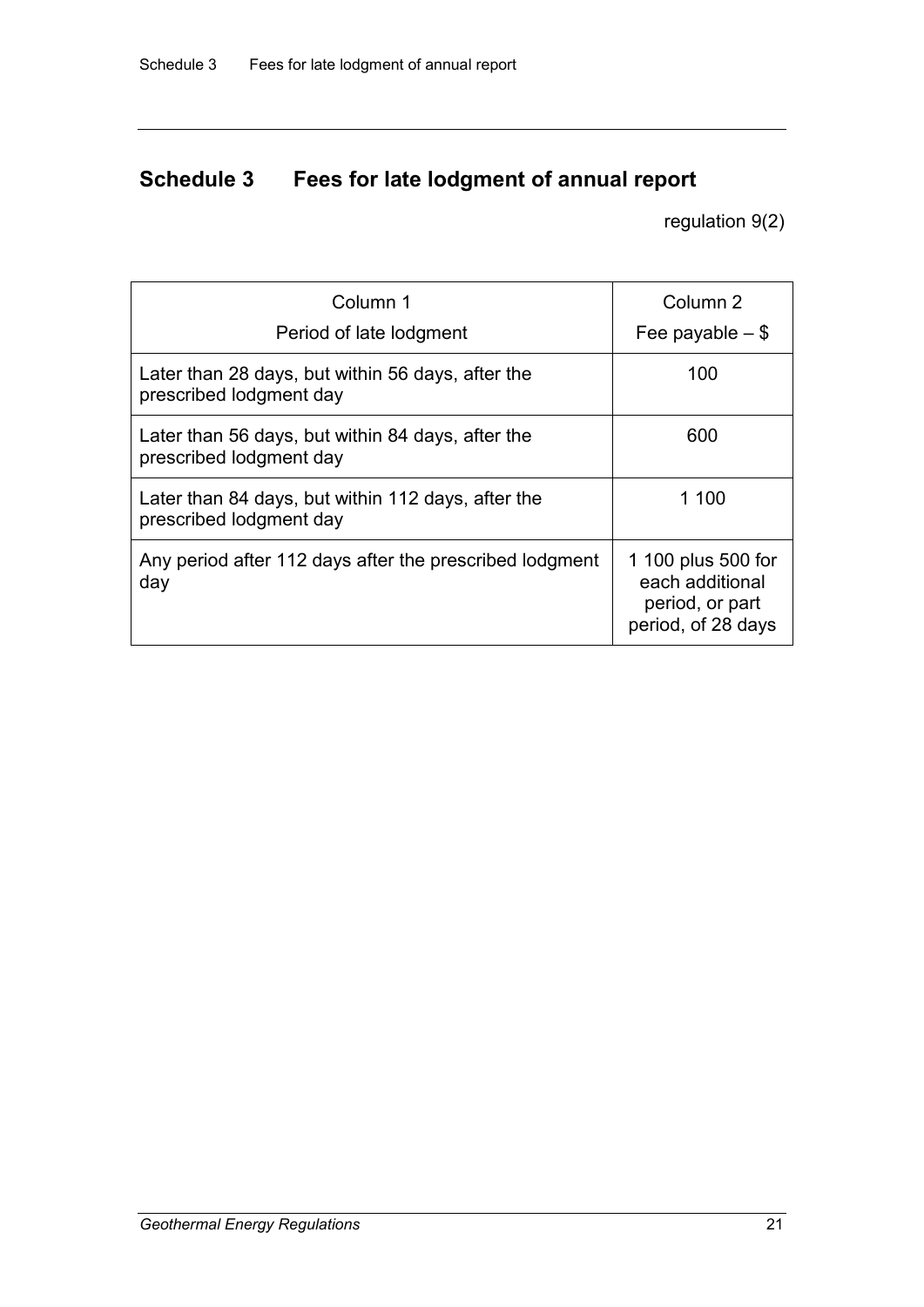# **Schedule 4 Fees in relation to register**

regulation [23](#page-17-3)

| Column 1                                                                         | Column 2           |
|----------------------------------------------------------------------------------|--------------------|
| Application or document<br>and relevant section of Act                           | Fee payable $-$ \$ |
| Inspect register $-$ section 70(5)                                               | 15                 |
| Copy or summary of entry in register $-$ section 70(5)                           | 5 for each page    |
| Registration of transfer of geothermal authority<br>interest – section $72(1)$   | 750                |
| Registration of devolution of geothermal authority<br>interest – section $73(1)$ | 250                |
| Certificate relating to information - section 76                                 | 25                 |
| Caveat – section $78(1)$                                                         | 100                |
| Continuation of caveat $-$ section 81(3)                                         | 100                |